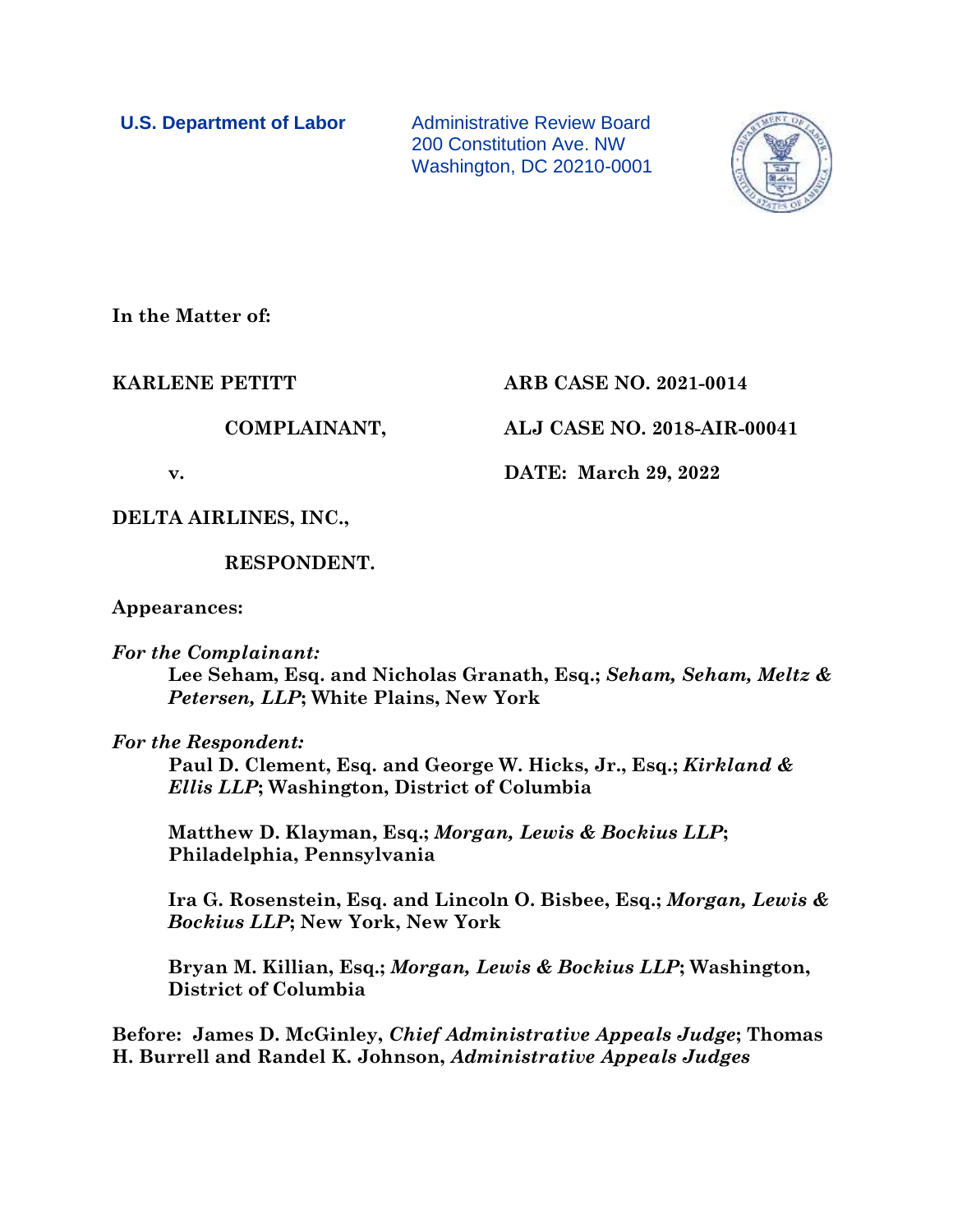#### **ORDER OF REMAND**

PER CURIAM. Karlene Petitt (Complainant) filed a complaint under the Wendell H. Ford Aviation Investment and Reform Act for the 21st Century<sup>1</sup> (AIR 21), and its implementing regulations,<sup>2</sup> alleging that her employer, Delta Airlines (Respondent), had unlawfully discriminated against her under the AIR 21's whistleblower protection provisions. After a formal hearing, an Administrative Law Judge (ALJ) granted the claim and awarded damages against Respondent. Respondent appealed the ALJ's decision to the Administrative Review Board (ARB or Board). For the reasons discussed below, we affirm the ALJ's decision in part and remand to the ALJ for further proceedings consistent with this opinion.

## **BACKGROUND<sup>3</sup>**

Complainant has worked for Respondent since it merged with Northwest Airlines in 2008. Respondent employs Complainant as a First Officer.

To fly transport category aircraft, a pilot must hold an airline transport pilot (ATP) certificate and a Federal Aviation Administration (FAA) airman medical certificate. A pilot may only use the ATP certificate to fly transport planes when in possession of a current and valid FAA airman medical certificate.

Respondent has a collective bargaining agreement (CBA) with Air Line Pilots Association (union), which covers Complainant's employment. In Section 15 of the Pilot Working Agreement (PWA), Respondent's Director of Health Services (DHS) "may require a medical evaluation of a pilot holding a valid First Class Medical Certification. This medical evaluation will be limited to the nature of the First Class Medical physical standard(s) in question."<sup>4</sup>

If Respondent utilizes the Section 15 process against a pilot, that process involves several steps. First, Respondent chooses a Company Medical Examiner (CME) to conduct a medical examination.<sup>5</sup> After the CME's medical evaluation is complete, a pilot may hire his or her own medical examiner to serve as the Pilot

 $1 \qquad 49 \text{ U.S.C.} \text{ § } 42121 \text{ (2020).}$ 

<sup>2</sup> 29 C.F.R. Part 1979 (2021).

<sup>&</sup>lt;sup>3</sup> In this background, we make no findings of fact.

<sup>4</sup> JX-A at 1.

<sup>&</sup>lt;sup>5</sup> Decision and Order (D. & O.) at 11.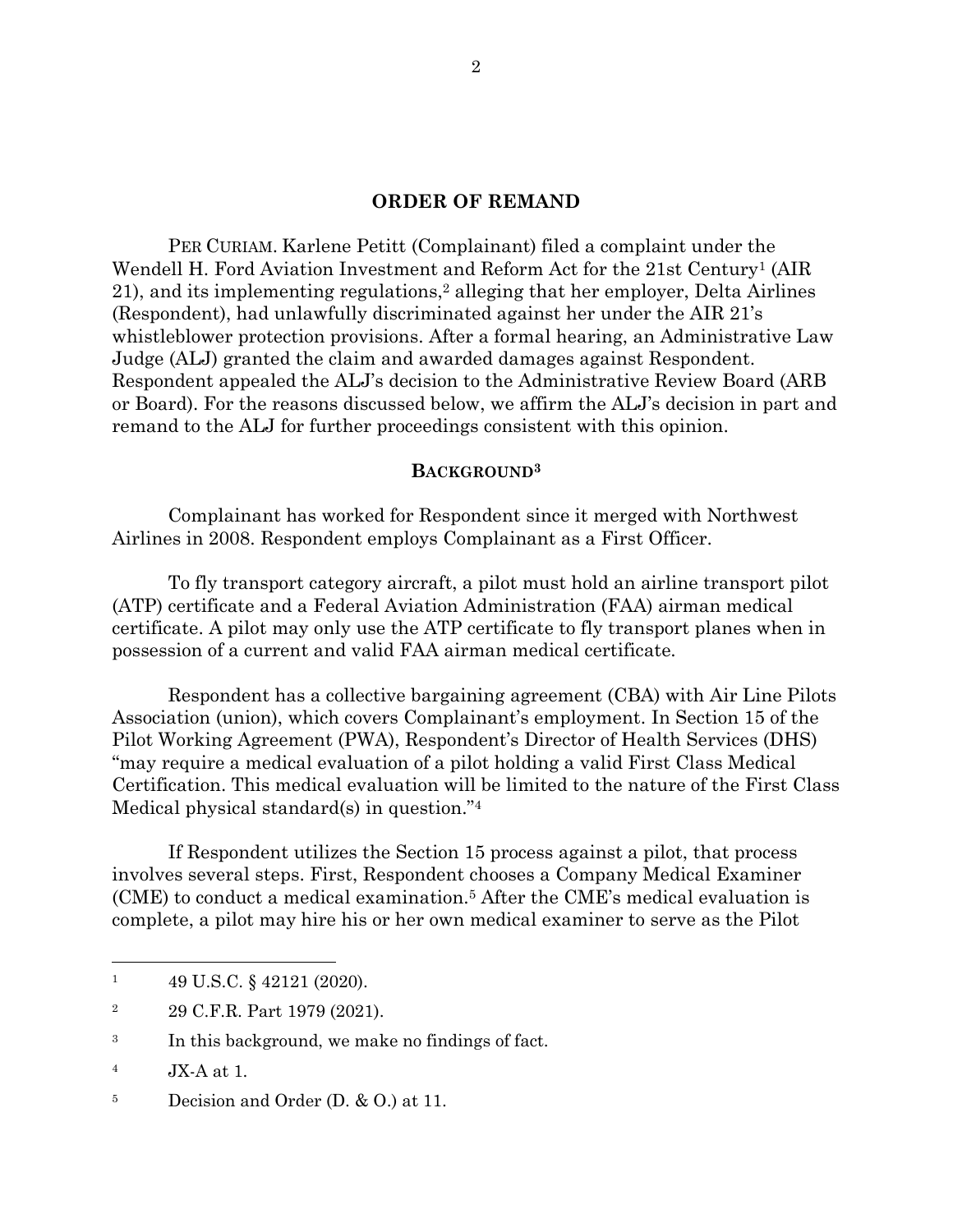Medical Examiner (PME) to counter the CME's report. If the reports conflict, the CME and PME jointly choose the tie-breaking Neutral Medical Examiner (NME). All parties are required to accept the NME's determination as "fact and binding."<sup>6</sup> The CME is not to report the results to the FAA until completion of the Section 15 process.<sup>7</sup>

On November 3, 2015, Complainant emailed her direct supervisor, Chief Pilot Phil Davis, regarding several matters including safety concerns. At the end of the email, Complainant requested a meeting with Captains James Graham and Stephen Dickson. 8

On November 9, 2015, Captain Graham forwarded Complainant's November 3, 2015 email to Captain O.C. Miller and added that it was "[p]robably good to engage HR again at this point given this latest email to Phil as I believe we could find ourselves being accused of inappropriate wrongdoing by her and we need to start the tracking for this phase. I also think we should consider whether a section 15 is appropriate."<sup>9</sup> Captain Graham's November 9, 2015 email is the first recorded statement regarding the possibility of referring Complainant for the Section 15 process. Captain Miller forwarded this email to Chris Puckett, one of Respondent's labor relations attorneys. Also on November 9, 2015, Complainant directly emailed Captain Graham to ask for a meeting with him and Captain Dickson.

On November 16, 2015, an email exchange occurred between Captains Graham and Dickson and Complainant. At one point during the exchange, Captain Graham forwarded an email from Complainant to Captain Dickson, adding "just FYI I will brief HR and handle this with kid gloves. She could be a candidate for a section 15 after this goes through."<sup>10</sup>

On January 28, 2016, Complainant met with Captains Graham and Dickson and provided a 45-page report that she titled "Assessment of Delta Air Lines 'Flight Operations' Safety Culture" (Assessment Report). Captain Graham divided Complainant's Assessment Report into three categories: operational issues, safety concerns, and unequal treatment. Respondent's Equal Opportunity ("EO") department began investigating Complainant's claim. Ms. Kelley Nabors, a manager of equal opportunity and pass travel protection in Respondent's Human Resources department, was chosen to lead the investigation.

<sup>6</sup> JX-A at 2.

<sup>7</sup> *Id.* at 1.

<sup>8</sup> D. & O. at 24.

<sup>9</sup> *Id.* at 26; CX-11 at 2.

<sup>10</sup> D. & O. at 27; CX-7 at 1.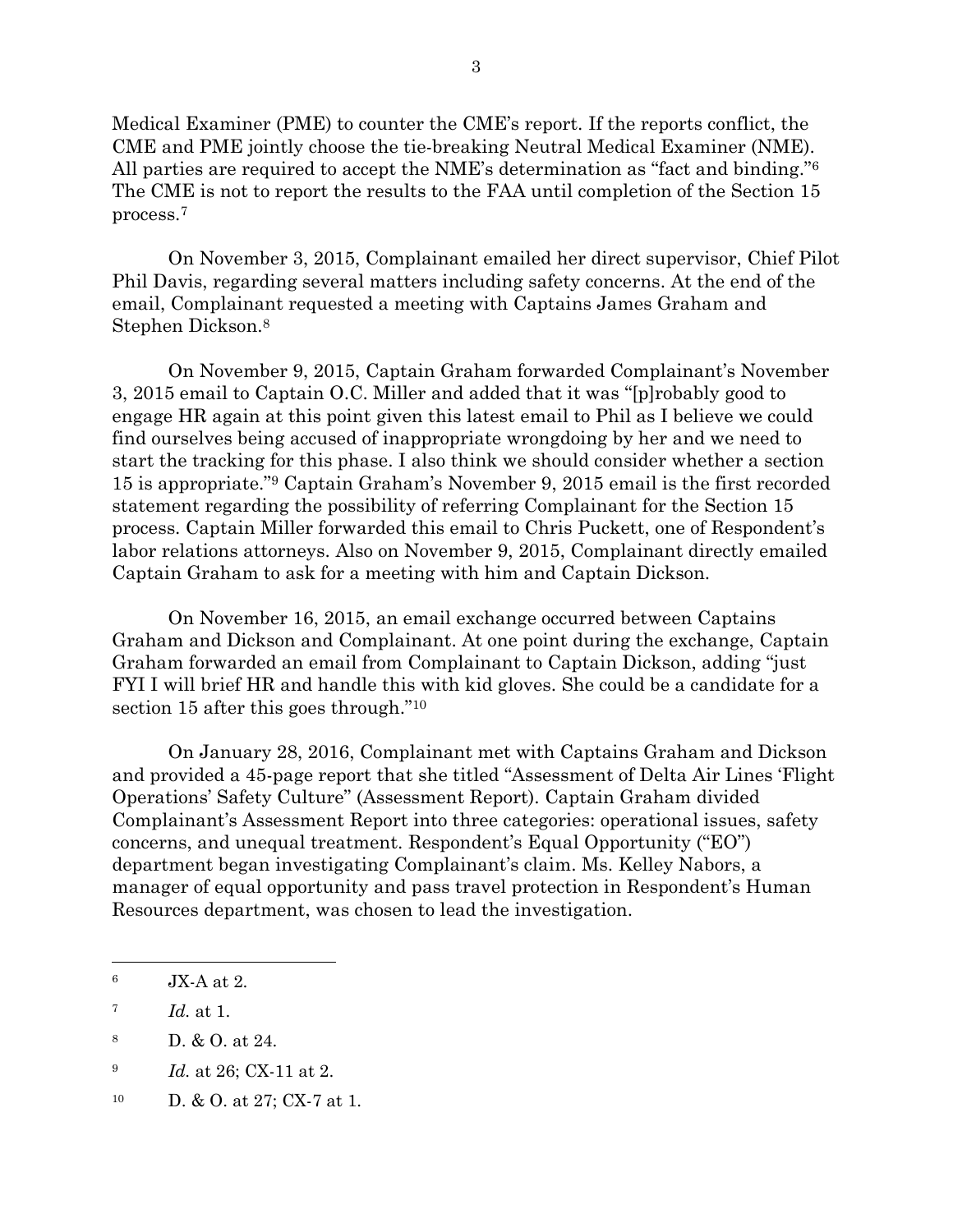On March 8, 2016, Complainant and Ms. Nabors met in a hotel lobby (Nabors-Petitt meeting).<sup>11</sup> The focus of the meeting was on safety-culture allegations Complainant had made in her Assessment Report. <sup>12</sup> During the meeting, Complainant expressed to Ms. Nabors that she feared for her safety and the safety of Respondent's operations. <sup>13</sup> After the meeting, Ms. Nabors was concerned about Complainant's mental well-being. <sup>14</sup> On March 9, 2016, Ms. Nabors called and talked to Ms. Meg Taylor, an employment lawyer for Respondent, to discuss the Nabors-Petitt meeting.

On March 10, 2016, Ms. Nabors met in person with Mr. Puckett, Ms. Taylor, and Ms. Nabors' immediate supervisor to discuss the details of the Nabors-Petitt meeting. During the meeting, Mr. Puckett decided he wanted to have a discussion with Ms. Nabors and the DHS physician, Dr. Faulkner.<sup>15</sup> After this meeting, Mr. Puckett went to his office with Ms. Nabors and called Dr. Faulkner. Mr. Puckett stepped out of his office and left Ms. Nabors to speak to Dr. Faulkner alone. As Ms. Nabors described the Nabors-Petitt meeting, Dr. Faulkner grew concerned over the allegation that Complainant was fearful of physical harm. Dr. Faulkner requested that Ms. Nabors create a written statement. On the same day, Mr. Puckett had a phone conversation with Ms. Taylor and Dr. Faulkner to "talk[] to [Dr. Faulkner] about perhaps consulting a specialist in the area, somebody with a psychiatric background."<sup>16</sup> Under the PWA's Section 15 process, the DHS is responsible for designating a CME to evaluate the referred pilot. Mr. Puckett emailed Dr. David Altman, a psychiatrist, inquiring about his availability to serve as the CME, and explaining that a "pilot has made a few statements that have raised some mental fitness concerns but as with most things I want to ensure we do not overreact."<sup>17</sup> Mr. Puckett copied Ms. Taylor on this email but not Dr. Faulkner.

<sup>12</sup> *Id.*

<sup>13</sup> *Id.* at 35.

<sup>14</sup> During the Nabors-Petitt meeting, Ms. Nabors felt that Complainant was difficult to follow, frazzled, tearful, and very emotional. Ms. Nabors recalled Complainant being fearful that someone was out to get her. Ms. Nabors took Complainant's statements to infer that she was concerned for her physical safety. Complainant made two statements during their meeting that Ms. Nabors emphasized, one being that Complainant had given documents to her mother for safekeeping, and the other was her concern over the possibility of an aviation accident. Ms. Nabors recalled that Complainant had told her she had given documents, including her Safety Assessment Report, to her mother with instructions that if anything should happen to her, that her mother should take the documents to news outlets. *Id.* at 34-35.

<sup>15</sup> *Id.* at 37.

<sup>16</sup> *Id.* at 89; Tr. at 1755-56.

<sup>17</sup> RX-40 at 2.

 $11$  D. & O. at 34.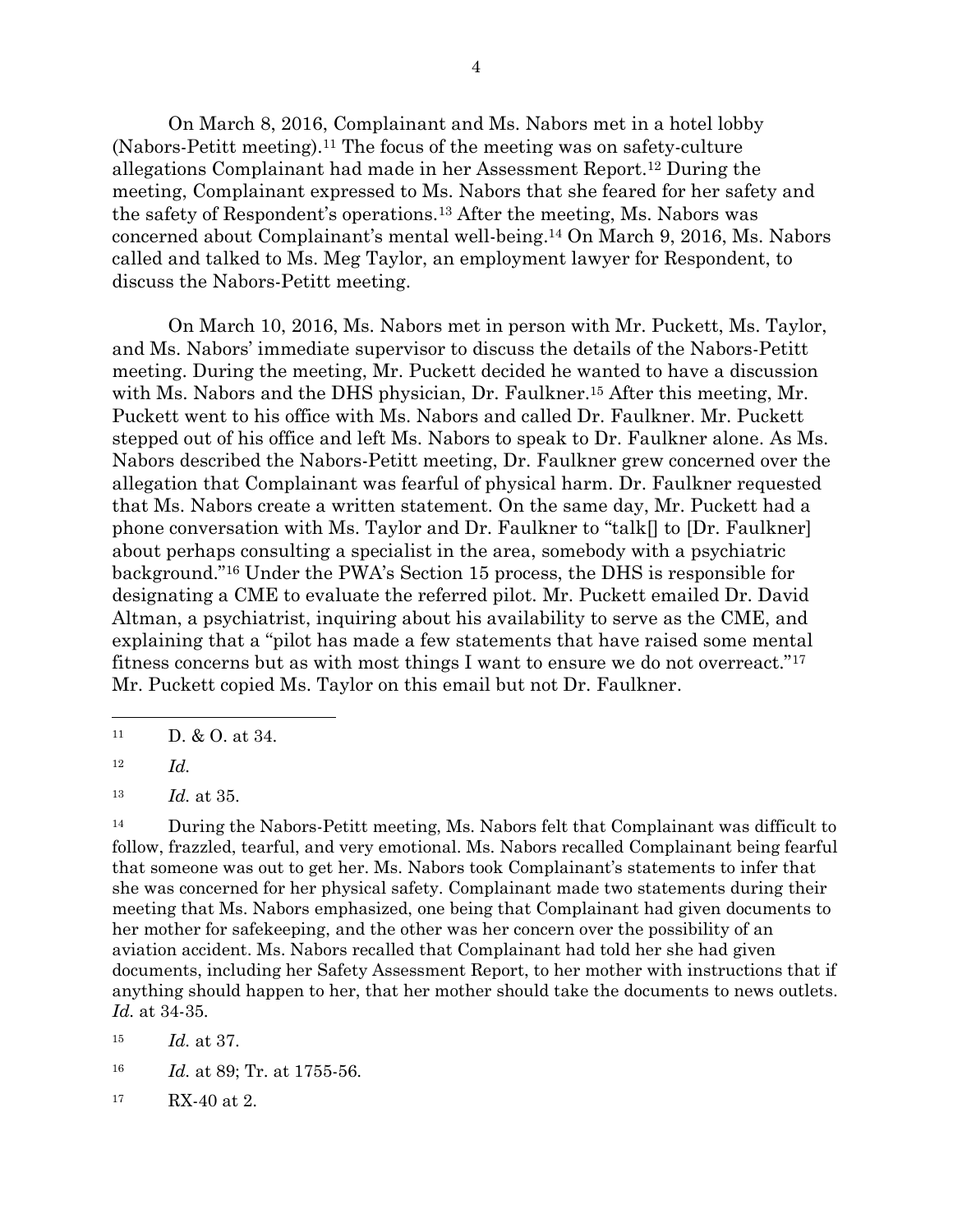On March 15, 2016, Mr. Puckett emailed Dr. Altman a copy of Complainant's Assessment Report and specified that the Nabors-Petitt meeting "raised concerns that we would like to discuss with you tomorrow."<sup>18</sup>

On March 16, 2016, a telephone conference occurred between Dr. Altman, Mr. Puckett, Ms. Nabors, and Dr. Faulkner, during which Dr. Altman was told Complainant had memory issues and about Complainant's concern that Respondent would in some way harm her. <sup>19</sup> Dr. Altman was asked for his medical opinion and he recommended a psychiatric evaluation including neuro-psychological testing because of the concern about Complainant's alleged memory issues.<sup>20</sup>

On March 17, 2016, an in-person conference occurred between Captain Graham, Ms. Nabors, Mr. Puckett, Ms. Taylor, and Mr. Peter Carter, a Respondentemployed attorney.<sup>21</sup> Dr. Altman participated telephonically. Ms. Nabors recapped the events of the Nabors-Petitt meeting, and Dr. Faulkner and Dr. Altman discussed whether a Section 15 assessment would be appropriate. Ten minutes after Ms. Nabors made her report, Dr. Faulkner made his recommendation to initiate the Section 15 process and Captain Graham accepted Dr. Faulkner's recommendation. Immediately after the meeting, Mr. Puckett called Captain Davis to inform him that Complainant was being placed into the Section 15 process and that he would be given the appropriate paperwork to provide to Complainant to start the process.

On March 22, 2016, Captain Davis met with Complainant and delivered the Section 15 letter. A union representative was present.

On April 27, 2016, Complainant gave a presentation about her Assessment Report to divisional leaders. Immediately after the presentation, Complainant met with Dr. Faulkner in person to discuss the Nabors-Petitt meeting. On April 28, 2016, Dr. Faulkner called Complainant and advised that he was going to refer her to Dr. Altman for a Section 15 evaluation.<sup>22</sup>

In a letter dated May 4, 2016, Dr. Faulkner formally referred Complainant to Dr. Altman "for evaluation of her current status and fitness for duty in relationship to the [FAA] – Office of Aerospace Medicine (FAA – OAM) medical standards."<sup>23</sup>

- <sup>20</sup> *Id.*
- <sup>21</sup> *Id.* at 41.
- <sup>22</sup> *Id.* at 45.
- <sup>23</sup> JX-H at 1-2.

<sup>18</sup> CX-3 at 5-6.

 $19 \quad D. \& O. \text{at } 38.$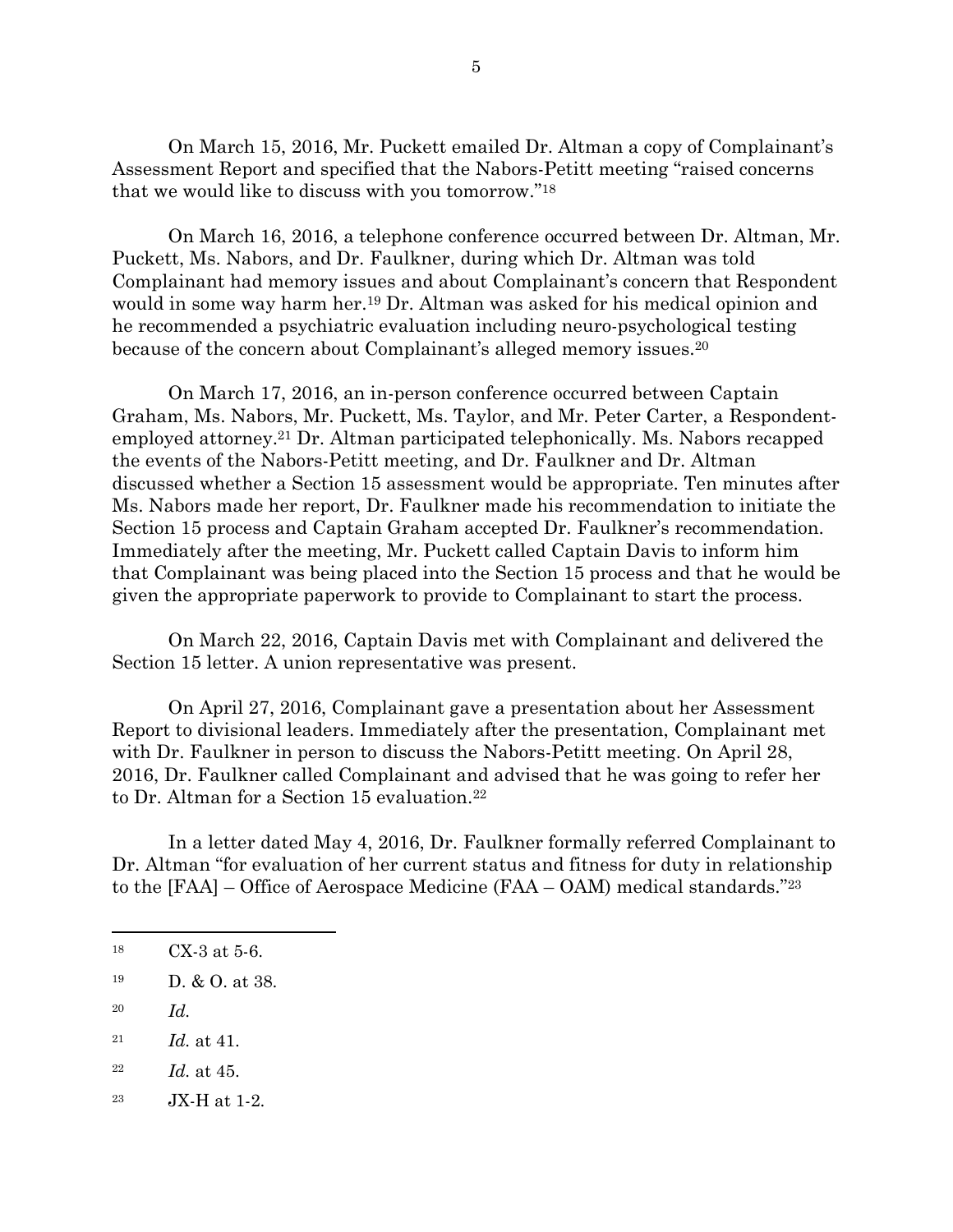Dr. Faulkner notified Complainant that she would be required to undergo neuropsychological testing on May 11 with a neuropsychologist prior to her psychological and psychiatric evaluation with Dr. Altman in Chicago. Dr. Altman met with Complainant three times, twice in July of 2016 and once in September of 2016.

On or about December 7, 2016, Dr. Faulkner received Dr. Altman's report. Dr. Altman determined Complainant suffered from bi-polar disorder and was unfit to fly. On December 24, 2016, Complainant received Dr. Altman's report in the mail. Once Dr. Altman's report was finalized, Complainant requested to be placed on sick leave status so that she would be paid her normal earnings. After exhausting her sick leave allowance, she transitioned to disability pay (the normal pay when a pilot is undergoing the Section 15 process), which amounted to 50% of her normal earnings.

Complainant hired a panel of nine doctors from the Mayo Clinic's Aviation Medical Department (consisting of a Human Intervention Motivation Study (HIMS) Aviation Medical Examiner, a HIMS psychologist, two psychiatrists, and occupational medicine specialists) to serve as the PME. <sup>24</sup> On February 16, 2017, the Mayo Clinic published a report stating that it was the unanimous opinion of the panel that Complainant did not have bi-polar disorder and that she did not have a personality disorder. Further, they also determined that she did not have, nor had she ever had, any other psychiatric disorder.

On or about February 22, 2017, Complainant obtained a recertification of her first-class airman medical certificate after previously filing for recertification.<sup>25</sup> Prior to February 2017, Complainant disclosed on her application for her first-class airman medical certificate the identities of the mental health doctors she met with during this process.<sup>26</sup> Complainant emailed Dr. Faulkner a copy of the certificate. Dr. Faulkner was concerned because he did not believe that the FAA knew about the conflicting diagnoses from Dr. Altman and the Mayo Clinic. Further, Complainant had not yet finished the Section 15 process. <sup>27</sup> After asking and receiving guidance from Mr. Puckett if he could inform the FAA of the CME's findings, Dr. Faulkner contacted one of the FAA's regional flight surgeons and advised that Respondent had information regarding a pilot with a permanently disqualifying condition. Afterwards, the FAA contacted Complainant directly and requested additional information. On August 21, 2017, the FAA's Northwest

<sup>&</sup>lt;sup>24</sup> D. & O. at 58.

<sup>25</sup> *Id.* at 60.

<sup>26</sup> *Id.* at 60 n.179.

<sup>27</sup> *Id.* at 60.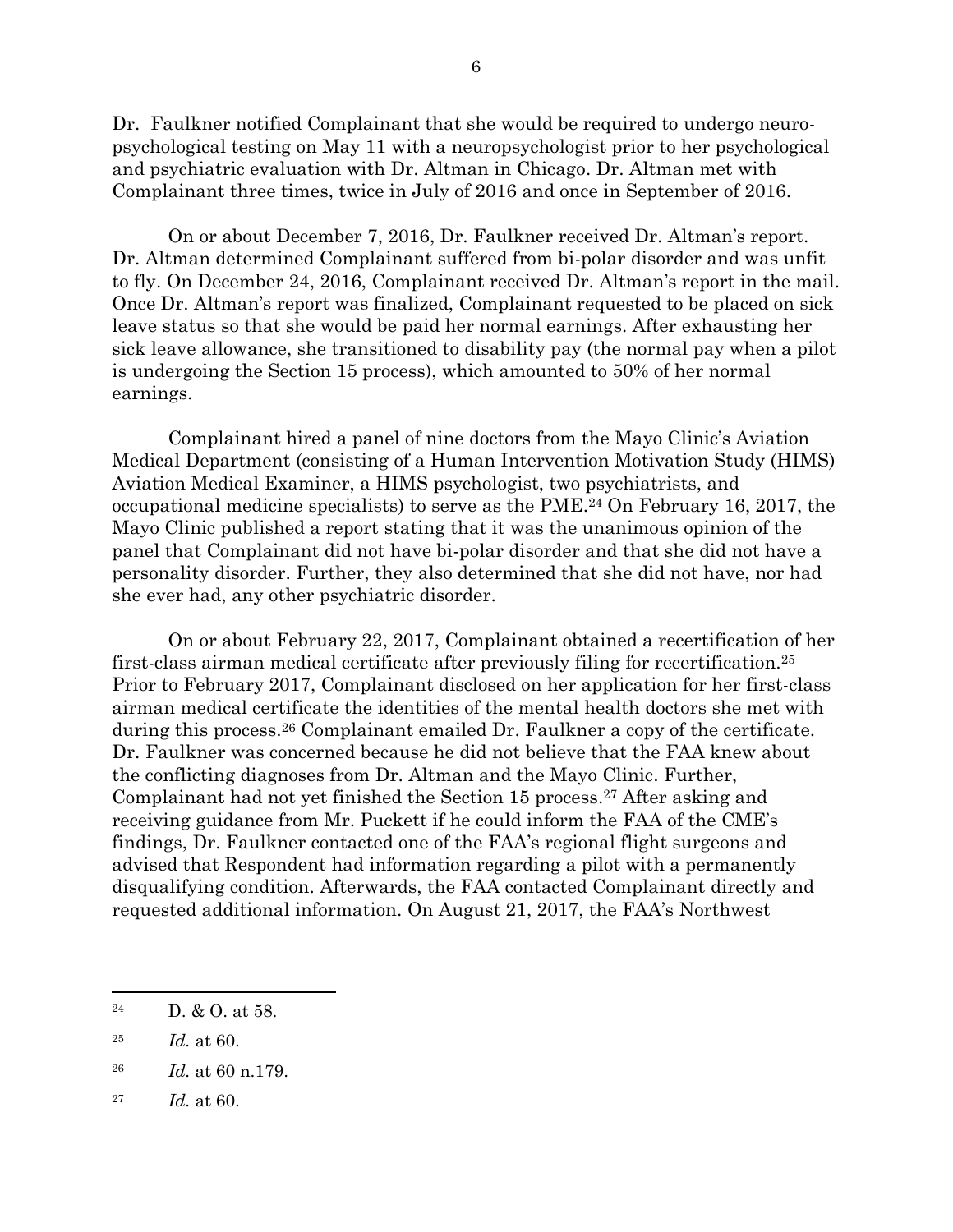Regional Flight Surgeon sent Complainant a letter informing her that she was still eligible for a first-class medical certificate. 28

In July of 2017, the CME and PME approved Dr. Andrew Huff as the NME. On September 2, 2017, Dr. Huff produced a report clearing Complainant to fly, the Section 15 process concluded, and Respondent returned Complainant to flight status.

## **PROCEDURAL HISTORY AND ALJ DECISION**

On June 6, 2016, Complainant filed the current AIR 21 complaint against Respondent with the Occupational Safety and Health Administration (OSHA). The Secretary of Labor found there was insufficient evidence to establish that Respondent violated AIR 21. Complainant objected to OSHA's findings and requested a formal hearing before the Office of Administrative Law Judges (OALJ). The ALJ assigned to the case held a formal hearing from March 25, 2019, to March 29, 2019, on April 25, 2019, and from May 3 to May 5, 2019.

The ALJ issued a D. & O. on December 21, 2020, and Respondent timely appealed to the Board on January 4, 2021.

The ALJ found in Complainant's favor. First, the ALJ noted the parties stipulated that Complainant engaged in protected activity when she provided her Assessment Report to Captains Graham and Dickson. <sup>29</sup> The ALJ also found that Complainant's November 3, 2015 email to Captain Davis was protected activity, and that her concerns in the email were subjectively and objectively reasonable. The ALJ focused on Complainant's references to the FAA-regulated Safety Management Systems (SMS) program and her allegation that Respondent failed to meet SMSsafety culture standards.<sup>30</sup> Complainant finished the email by requesting to meet with Captains Graham and Dickson. The ALJ stated that he could infer from Complainant's email that her request for a meeting was to discuss the same concerns described in the email. 31

The ALJ then discussed whether the Section 15 process constituted an adverse action and concluded that "*any* referral to a Section 15 mental health evaluation constitutes an adverse employment action."<sup>32</sup> The ALJ stated that in this case Complainant was subjected to the Section 15 process for 21 months and that

- <sup>31</sup> *Id.*
- <sup>32</sup> *Id.* at 78.

<sup>28</sup> *Id.* at 60; CX-153 at 1.

<sup>&</sup>lt;sup>29</sup> D. & O. at 8.

<sup>30</sup> *Id.* at 74-75.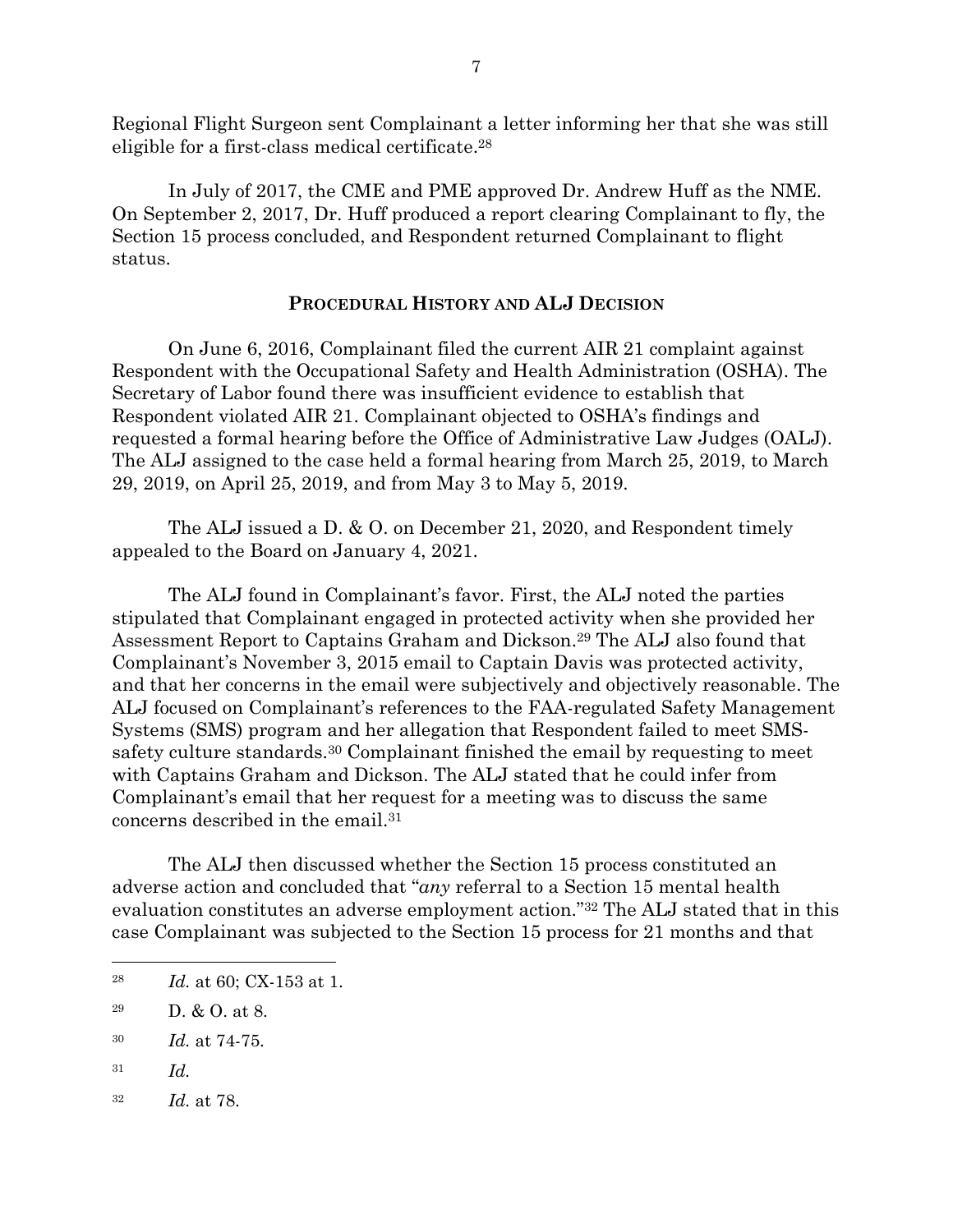the possibly career-ending process was "anything but trivial". <sup>33</sup> The ALJ noted the "severe emotional toll placed" on Complainant's well-being, and the impact of any future employment in the aviation community. The ALJ also noted that not flying for 21 months can degrade a pilot's proficiency to operate an aircraft and to maintain instrument flying skills.<sup>34</sup>

The ALJ then considered whether Complainant's protected activity was a contributing factor in Respondent's unfavorable personnel action. The ALJ found that temporal proximity existed between Complainant's November 3, 2015 email and Captain Graham's November 9, 2015 email, and between Complainant's November 3, 2015 email and the Nabors-Petitt meeting. <sup>35</sup> The ALJ stated that "Captain Graham first contemplated the Section 15 process after reading the November 3, 2015 email" but before the Nabors-Petitt meeting.<sup>36</sup> Given the temporal proximity, the ALJ gave little weight to Captain Graham's statements that the November 3, 2015 email and the subsequent Assessment Report had no bearing on his decision to refer Complainant for a Section 15 evaluation.<sup>37</sup> The ALJ stated this "sequence of events left the Tribunal with the impression that Captain Graham harbored little if any tolerance for criticism of the organization he ran, especially criticism from a line pilot like Complainant."<sup>38</sup> The ALJ "question[ed] the candor of Captain Graham's testimony at various points, and occasionally found his testimony to be incredible."<sup>39</sup> The ALJ found that Captain Graham had "a more outsized role in the Section 15 process than what he had testified to and what Respondent has argued."<sup>40</sup>

The ALJ found Mr. Puckett also played an outsized role. Mr. Puckett's duty during the Section 15 process as Respondent's in-house lawyer is to provide advice and counsel on compliance.<sup>41</sup> The ALJ found Mr. Puckett was over-involved in his role as counsel during the process. The ALJ then described the different ways Mr.

- <sup>34</sup> *Id.* at 80.
- <sup>35</sup> *Id.* at 83-84.
- <sup>36</sup> *Id.* at 85.
- <sup>37</sup> *Id* at 71.
- <sup>38</sup> *Id.*

<sup>39</sup> *Id.* The Board will uphold ALJ credibility determinations unless they are "inherently incredible or patently unreasonable." *Jacobs v. Liberty Logistics, Inc.*, ARB No. 2017-0080, ALJ No. 2016-STA-00007, *slip op.* at 2 (ARB Apr. 30, 2019) (reissued May 9, 2019) (quotations omitted).

<sup>40</sup> D. & O. at 85.

<sup>41</sup> *Id.* at 87.

<sup>33</sup> *Id.* at 79.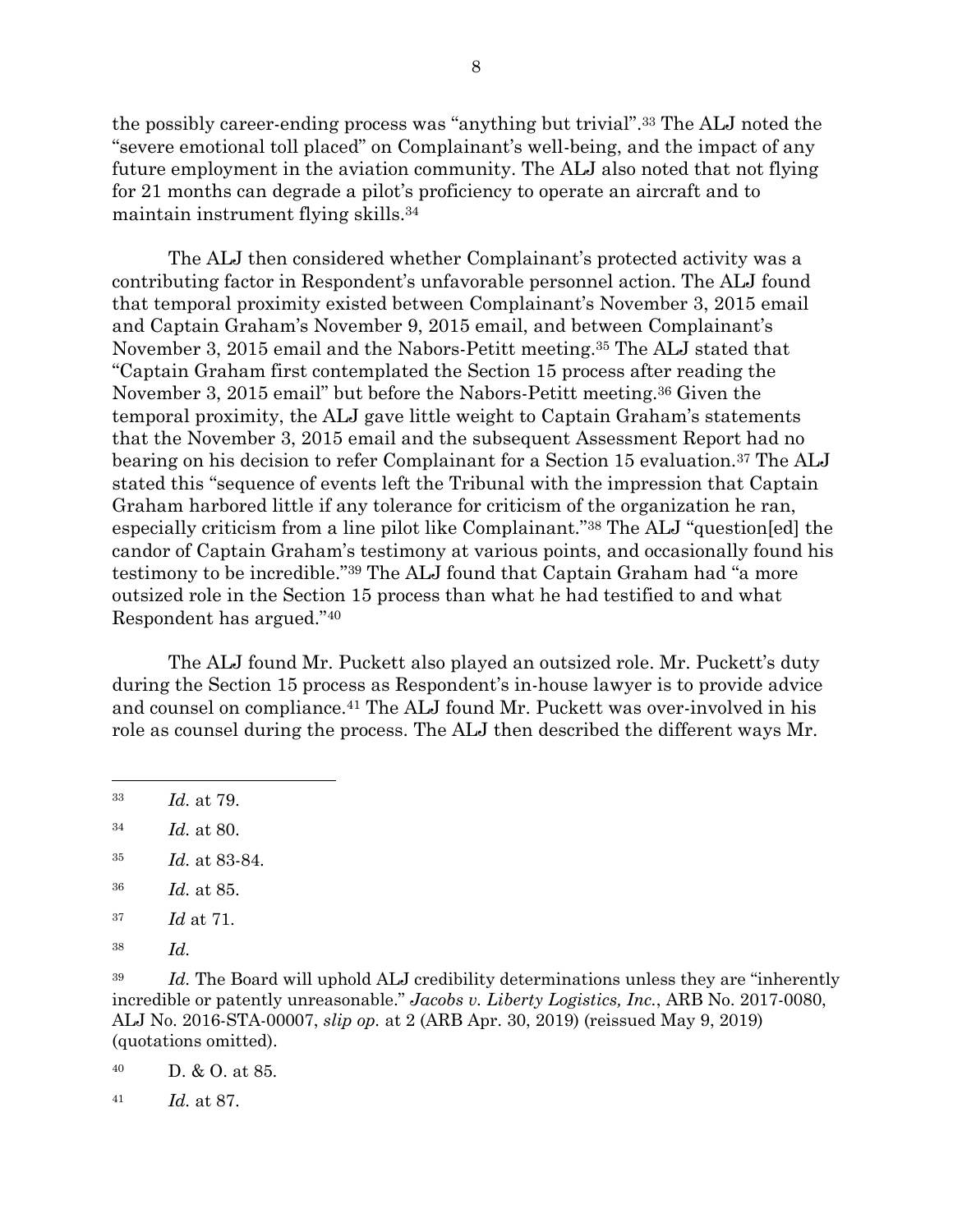Puckett was involved prior to and after the Nabors-Petitt meeting. <sup>42</sup> For example, the ALJ noted that Mr. Puckett was the one who initially contacted Dr. Altman to inquire about his availability and that Mr. Puckett was the person in charge of setting up the March 16 meeting. <sup>43</sup> The ALJ noted that Captain Miller had forwarded Captain Graham's November 9, 2015 email to Mr. Puckett on the same day, and thus, Mr. Puckett was aware of Captain Graham's views about Complainant while he played this outsized role in the Section 15 process. <sup>44</sup> The ALJ therefore found Complainant's protected activity contributed to the adverse action.

Finally, the ALJ found that Respondent failed to prove by clear and convincing evidence that it would have taken the same adverse action in the absence of Complainant's protected activity. The ALJ based his finding on "Captain Graham's knee-jerk reaction to Complainant's November 3, 2015 email where she discussed protected activity." <sup>45</sup> The ALJ also noted that Captain Graham provided shifting rationales as to why he accepted Dr. Faulkner's recommendation.<sup>46</sup> The ALJ found the actions of Captain Graham and Mr. Puckett suggested a "manipulation of a process to achieve a desired outcome."<sup>47</sup> Additionally, the ALJ noted that Respondent chose Dr. Altman as the CME despite the union's previous warnings against him as a physician.<sup>48</sup>

In summary, the ALJ found that: 1) Complainant's November 3, 2015 email constituted protected activity; 2) Respondent subjected Complainant to adverse action by initiating and proceeding with a Section 15 medical evaluation; 3) Complainant's protected activity contributed to the adverse action; and 4) Respondent did not prove that it would have taken the same action even in the absence of Complainant's protected activity. Accordingly, the ALJ ruled that Respondent violated the AIR 21, and awarded Complainant relief, including back and front pay, publication of the D. & O., and non-economic compensatory damages.

- <sup>44</sup> *Id.* at 88.
- <sup>45</sup> *Id.* at 99.
- <sup>46</sup> *Id.* at 100-01.
- <sup>47</sup> *Id.* at 99.

<sup>48</sup> "The Tribunal is struck that Mr. Puckett would again select Dr. Altman, even after the pilots' union's expressed concerns to him about Dr. Altman's [prior] reporting of his findings to the FAA prior to completion of the Section 15 process." *Id.* at 89. The ALJ also noted that Respondent chose a psychiatrist in Chicago, and not Seattle, where Complainant resides. As a result of this choice, Complainant had to travel to Chicago three times during the Section 15 process to be evaluated by Dr. Altman. *Id.* at 90 n.231.

<sup>42</sup> *Id.* at 87-95.

<sup>43</sup> *Id.* at 89-90.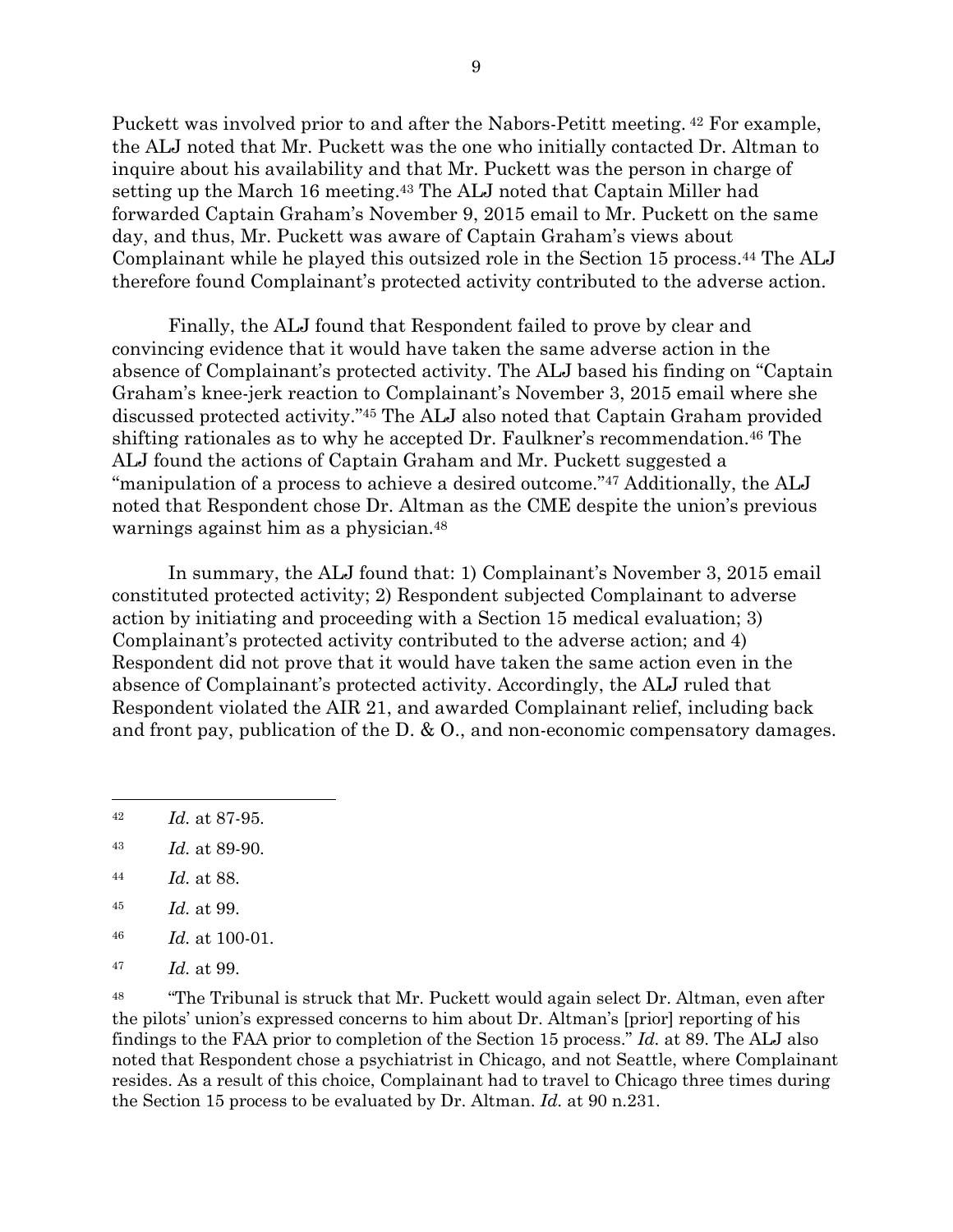## **JURISDICTION AND STANDARD OF REVIEW**

The Secretary of Labor has delegated to the Board the authority to issue agency decisions in this matter.<sup>49</sup> In AIR 21 cases, the Board reviews questions of law presented on appeal de novo, but is bound by the ALJ's factual findings as long as they are supported by substantial evidence.<sup>50</sup> Substantial evidence means "such relevant evidence as a reasonable mind might accept as adequate to support a conclusion."<sup>51</sup>

## **DISCUSSION**

Section 42121 of the AIR 21 provides that an air carrier "may not discharge an employee or otherwise discriminate against an employee with respect to compensation, terms, conditions, or privileges of employment because the employee . . . provided . . . to the employer or Federal Government information relating to any violations or alleged violations of any order, regulations, or standard of the Federal Aviation Administration or any other provision of Federal law relating to aviation safety."<sup>52</sup>

To prevail in a retaliation case under AIR 21, the complainant must prove, by a preponderance of the evidence, that she engaged in protected activity that was a contributing factor in the adverse employment action taken against her. <sup>53</sup> If the complainant meets her burden of proof, the respondent may avoid liability if it proves by clear and convincing evidence that it would have taken the same unfavorable personnel action in the absence of the complainant's protected activity.<sup>54</sup>

<sup>49</sup> Secretary's Order No. 01-2020 (Delegation of Authority and Assignment of Responsibility to the Administrative Review Board), 85 Fed. Reg. 13186 (Mar. 6, 2020); 29 C.F.R. § 1979.110(a).

<sup>50</sup> 29 C.F.R. § 1979.110(b); *Yates v. Superior Air Charter, LLC*, ARB No. 2017-0061, ALJ No. 2015-AIR-00028, slip op. at 4 (ARB Sept. 26, 2019).

<sup>51</sup> *Hoffman v. NetJets Aviation, Inc.*, ARB No. 2009-0021, ALJ No. 2007-AIR-00007, slip op. at 4 (ARB Mar. 24, 2011) (quoting *Universal Camera Corp. v. NLRB*, 340 U.S. 474, 477 (1951)).

 $52 \qquad 49 \text{ U.S.C.} \$  $42121(a)(1)$ .

<sup>53</sup> *Dolan v. Aero Micronesia, Inc.*, ARB Nos. 2020-0006, -0008, ALJ No. 2018-AIR-00032, slip op. at 4 (ARB June 30, 2021); 49 U.S.C. § 42121(b)(2)(B)(iii); 29 C.F.R. § 1979.109(a).

<sup>54</sup> *Dolan*, ARB Nos. 2020-0006, -0008, slip op. at 4-5; 49 U.S.C. § 42121(b)(2)(B)(iv); 29 C.F.R. § 1979.109(a).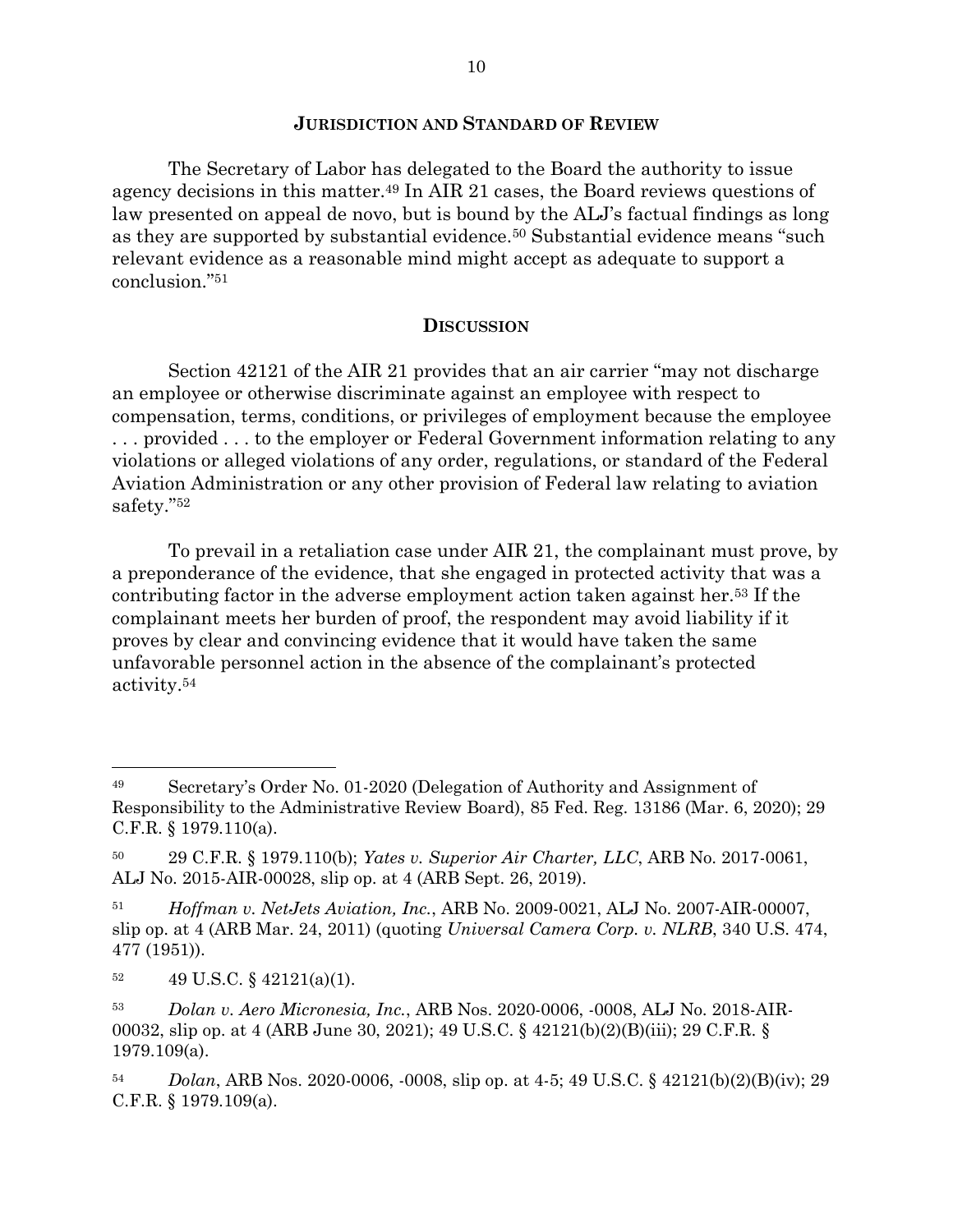In the current matter, Respondent asks the Board to reverse the ALJ's decision. We address each of Respondent's arguments below.

# **1. Jurisdiction**

We begin with Respondent's argument that the Railway Labor Act (RLA) precludes jurisdiction over this matter because there is a dispute over the PWA's meaning. RLA preemption occurs when there is an "active dispute over the 'meaning of contract terms.'"<sup>55</sup> Specifically, Respondent argues that the "reason to believe" standard<sup>56</sup> in the PWA that addresses the basis for initiating the Section 15 process or limits the discretion of the DHS when requiring a medical evaluation of a pilot creates a genuine dispute warranting RLA mediation.

The relevant portion of the PWA's Section 15 states that "[t]he DHS may require a medical evaluation of a pilot holding a valid First Class Medical Certification. This medical evaluation will be limited to the nature of the First Class Medical physical standard(s) in question."<sup>57</sup>

Upon review of the PWA, the only "reason to believe" language is found in a different part of Section 15:

Regardless of whether a pilot has a current First Class Medical Certificate, the Director – Health Services (DHS) may review the medical records of a pilot: a. who receives an FAA special issuance medical certificate; b. who seeks the return to flight duty after being absent for at least four months for medical reasons; or c. when there is *reason to believe* that he may not meet the physical standards.<sup>58</sup>

The plain language of the relevant portion of Section 15 does not contain a "reason to believe" standard or any other stated standard to which the DHS must abide when deciding whether to initiate and proceed with a medical examination under the Section 15 process. Accordingly, as there is no need to resolve a disputed interpretation over the PWA's meaning, the RLA does not preclude the Board's jurisdiction in this case.

<sup>58</sup> *Id.* (emphasis added).

<sup>55</sup> *Alaska Airlines, Inc. v. Schurke*, 898 F.3d 904, 921 (9th Cir. 2018) (*quoting Livades v. Bradshaw*, 512 U.S. 107, 124 (1994)).

<sup>56</sup> Respondent contends that the PWA contains a mandated "reason to believe" standard that the DHS must abide by when requiring a pilot to undergo a medical evaluation.

<sup>57</sup> JX-A at 1.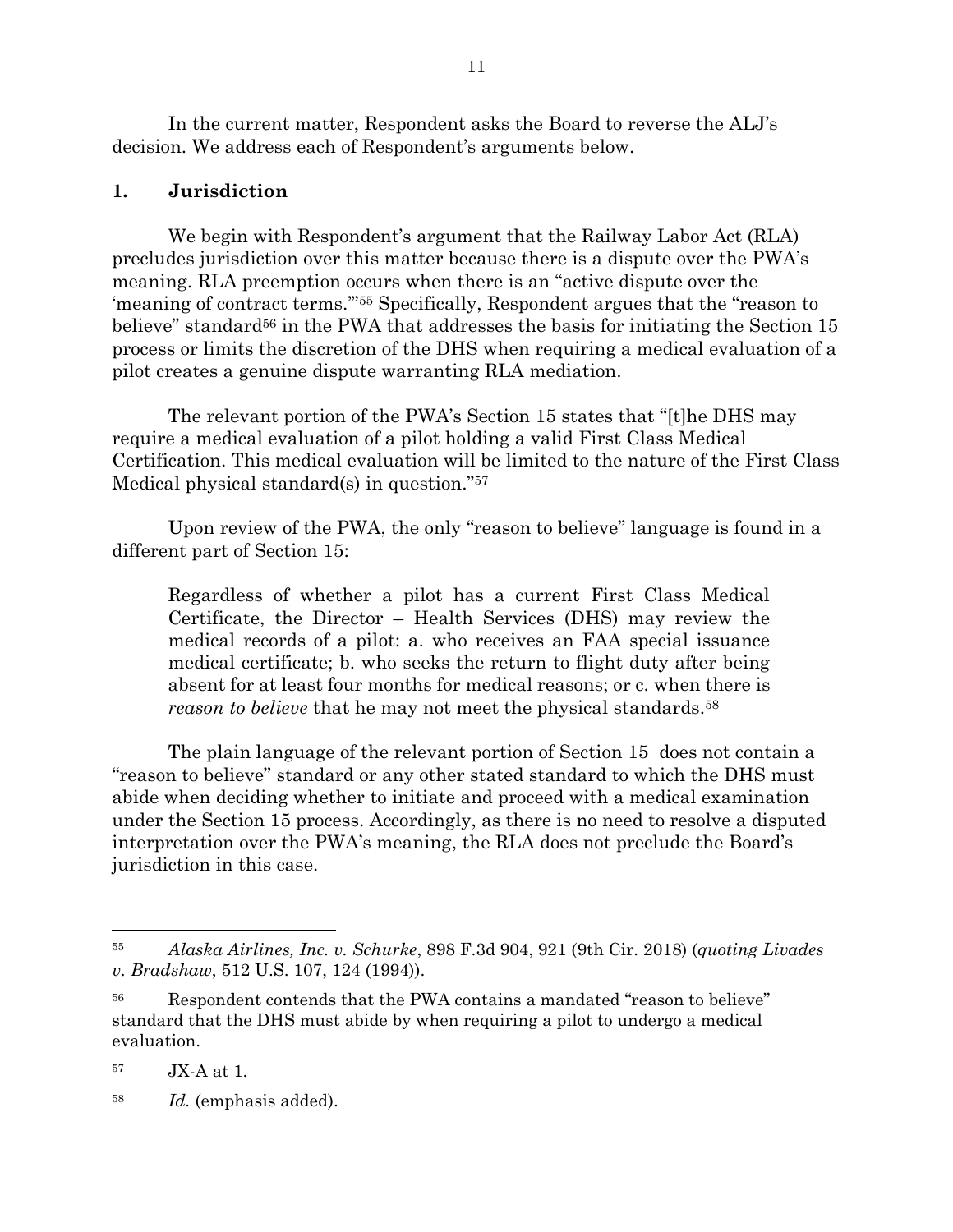# **2. Protected Activity**

AIR 21 protects employees who "blow the whistle" and provide information on matters relating to air carrier safety. Under AIR 21, a complainant engages in protected activity if he or she:

(1) provided, caused to be provided, or is about to provide (with any knowledge of the employer) or cause to be provided to the employer or Federal Government information relating to any violation or alleged violation of any order, regulation, or standard of the Federal Aviation Administration or any other provision of Federal law relating to air carrier safety under this subtitle [49 USCS §§ 40101 et seq.] or any other law of the United States;

(2) has filed, caused to be filed, or is about to file (with any knowledge of the employer) or cause to be filed a proceeding relating to any violation or alleged violation of any order, regulation, or standard of the Federal Aviation Administration or any other provision of Federal law relating to air carrier safety under this subtitle [49 USCS §§ 40101 et seq.] or any other law of the United States;

(3) testified or is about to testify in such a proceeding; or

(4) assisted or participated or is about to assist or participate in such a proceeding.<sup>59</sup>

Protected activity under AIR 21 has two elements: (1) the information that the complainant provides must involve a purported violation of a regulation, order, or standard of the FAA or federal law relating to air carrier safety, though the complainant need not prove an actual violation; and (2) the complainant's belief that a violation occurred must be subjectively held and objectively reasonable.<sup>60</sup> In analogous settings, the Administrative Review Board has held that a belief is objectively reasonable when a reasonable person, with the same training and experience as the employee, would believe that the conduct implicated in the employee's communication could rise to the level of a violation of one of the provisions of Federal law enumerated in the whistleblower protection statute at issue.<sup>61</sup>

<sup>59</sup> 49 U.S.C. § 42121(a); 29 C.F.R. § 1979.102.

<sup>60</sup> *Occhione v. PSA Airlines*, ARB No. 2013-0061, ALJ No. 2011-AIR-00012, slip op. at 9 (ARB Nov. 26, 2014); *Dick v. Tango Transp.*, ARB No. 2014-0054, ALJ No. 2013-STA-00060, slip op. at 8 (ARB Aug. 30, 2016).

<sup>61</sup> *See Sylvester v. Parexel Int'l, LLC*, ARB No. 2007-0123, ALJ Nos. 2007-SOX-00039, - 00042, slip op. at 14-15 (ARB May 25, 2011); *Wiest v. Lynch*, 710 F.3d 121, 132 (3d Cir. 2013).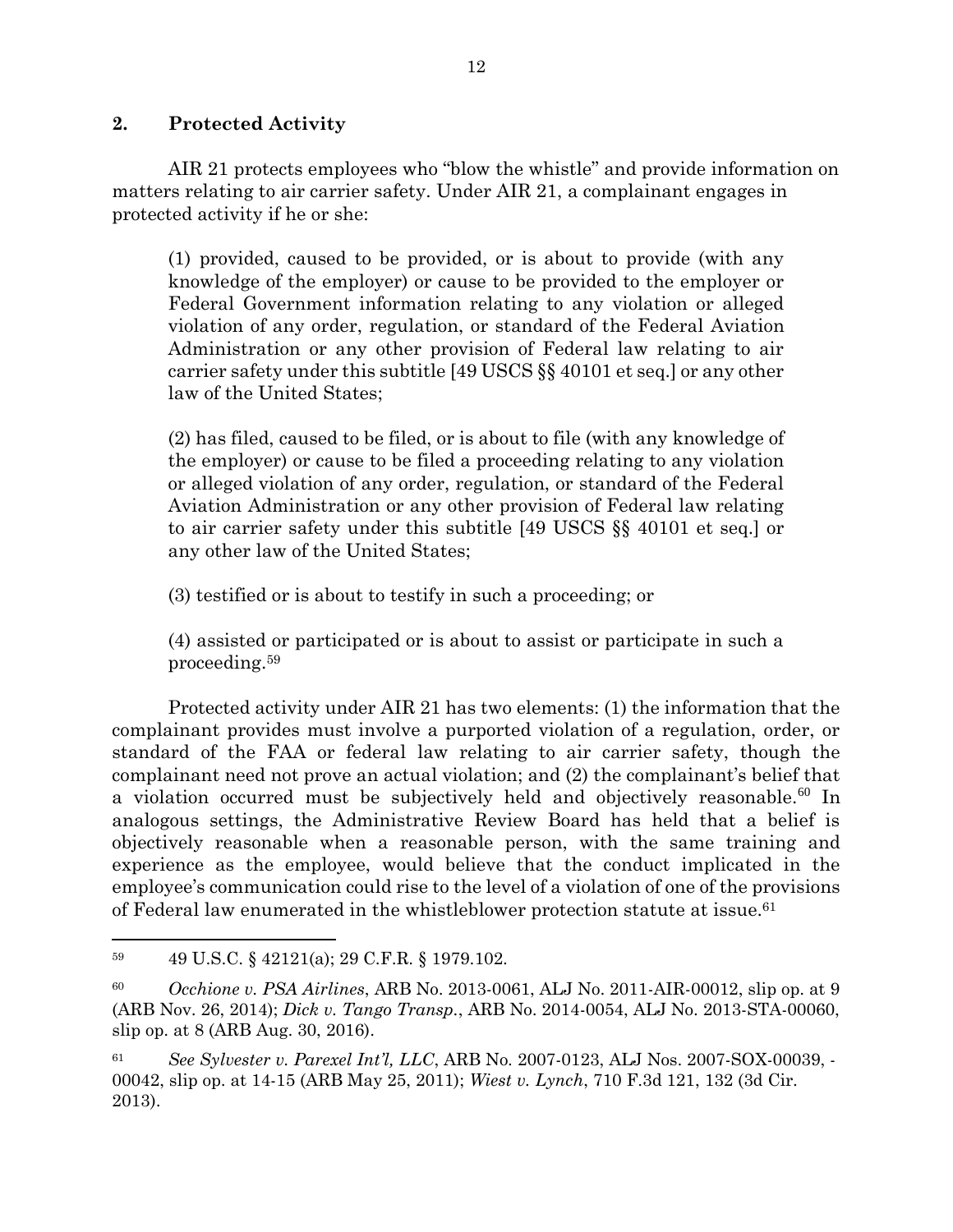The Board has held that "the AIR 21 whistleblower statute does not require that protected activity relate 'definitively and specifically' to a safety issue."<sup>62</sup> "The ARB has noted that a respondent's knowledge of the protected activity need not be specific, and a complainant need not prove that a respondent knew that the complaint involved an express violation."<sup>63</sup>

In this case, Respondent concedes that the Assessment Report constitutes protected activity and that Complainant engaged in protected activity when she provided her Assessment Report. But Respondent appeals the ALJ's finding that Complainant's November 3, 2015 email to Captain Davis was protected activity. Respondent argues the email cannot constitute protected activity because it did not provide any information or raise any concerns relating to airline-safety violations, but instead focused on Complainant's interpersonal conflicts.

The Board concludes that the ALJ's finding is supported by substantial evidence. In the November 3, 2015 email, Complainant noted she recently attended a convention at which Respondent's then-CEO, Richard Anderson, gave a speech discussing Delta's compliance with the FAA-regulated SMS program. Complainant wrote that Mr. Anderson emphasized an open-door policy for all employees relating to safety issues but that her personal experiences were inconsistent with the SMSsafety culture described in his speech. <sup>64</sup> Specifically, Complainant indicated that Respondent's inappropriate behavior and fear-based tactics were inconsistent with SMS and a culture of safety.<sup>65</sup> After raising allegations that Respondent engaged in activities that "are not part of SMS, or any safety culture," less than two months later Complainant requested a meeting with supervisors to discuss information relating to a purported violation of a regulation, order, or standard of the FAA or federal law relating to air carrier safety. <sup>66</sup> A complainant engages in protected activity whenever she "is *about to provide (with any knowledge of the employer)* or cause to be provided to the employer or Federal Government information relating to any violation or alleged violation of any order, regulation, or standard of the [FAA]."<sup>67</sup> After the November 3, 2015 email, Complainant and Captain Graham

<sup>62</sup> *Sewade v. Halo-Flight, Inc.*, ARB No. 2013-0098, ALJ No. 2013-AIR-00009, slip op. at 8 (ARB Feb. 13, 2015). *See also Occhione*, ARB No. 2013-0061, slip op. at 8 ("more recent ARB precedent as well as Fourth Circuit law leads us to conclude that this specificity standard is inappropriate and inconsistent with the AIR 21 whistleblower statute.").

<sup>63</sup> *Newell v. Airgas, Inc.*, ARB No. 2016-0007, ALJ No. 2015-STA-00006, slip op. at 14 (ARB Jan. 10, 2018).

<sup>64</sup> D. & O. at 23-24.

<sup>65</sup> *Id.* at 24.

<sup>66</sup> *Id.*

<sup>67 49</sup> U.S.C.  $\S$  42121(a)(1) (emphasis added).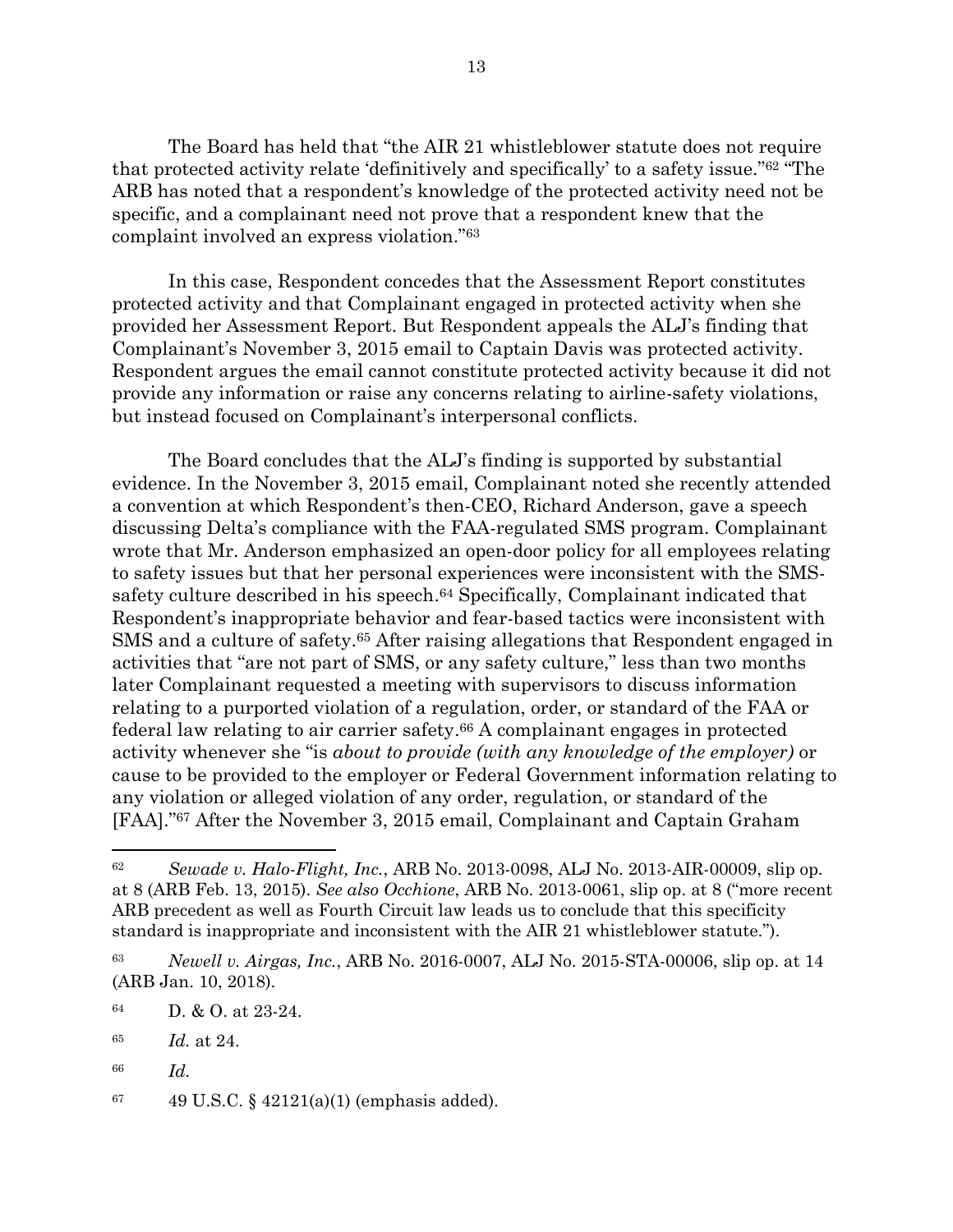agreed to meet, and approximately a month and a half later, Complainant met with Captains Graham and Dickson on January 28, 2016. At this meeting, Complainant provided and presented her Assessment Report. Respondent does not dispute that the Assessment Report, containing safety violation allegations, is protected activity. Accordingly, we affirm the ALJ's finding that Complainant's November 3, 2015 email is protected activity.<sup>68</sup>

# **3. Adverse Action**

AIR 21 prohibits an employer from discharging or otherwise discriminating "against an employee with respect to compensation, terms, conditions, or privileges of employment" for engaging in protected conduct.<sup>69</sup> It is illegal "to intimidate, threaten, restrain, coerce, blacklist, discharge or in any other manner discriminate against any employee" who engages in protected activity.<sup>70</sup> The Board has said that an adverse action may also include firing, failure to hire or promote, reassignment with significantly different responsibilities, or a decision causing a significant change in benefits.<sup>71</sup> "An adverse action is simply something unfavorable to an employee, not necessarily unfair, retaliatory or illegal."<sup>72</sup> An adverse action is "more than trivial" when it is "materially adverse" so as to "dissuad[e] a reasonable worker" from protected activity.<sup>73</sup>

In describing the injury or harm alleged as retaliation, the Supreme Court has held that: "a plaintiff must show that a reasonable employee would have found the challenged action materially adverse, 'which in this context means it well might have 'dissuaded a reasonable worker from making or supporting a charge of

<sup>68</sup> *See Occhione*, ARB No. 2013-0061, slip op. at 10 ("[a]lthough [the complainant] did not communicate the details of why he intended to go to the FAA on October 12 and 13, when he informed his supervisors of his intent, it is logical to assume that it was for the same reasons as specified in his protected communication sent a month later.").

<sup>69</sup> 49 U.S.C. § 42121(a)(1).

<sup>70</sup> 29 C.F.R. § 1979.102(b).

<sup>71</sup> *Hirst v. Se. Airlines, Inc.*, ARB Nos. 2004-0116, -0160, ALJ No. 2003-AIR-00047, slip op. at 9 (ARB Jan. 31, 2007) (citations omitted).

<sup>72</sup> *Beatty v. Celadon Trucking Servs., Inc.*, ARB Nos. 2015-0085, -0086, ALJ No. 2015- STA-00010, slip op. at 7 (ARB Dec. 8, 2017).

<sup>73</sup> *Zavaleta v. Alaska Airlines, Inc.*, ARB No. 2015-0080, ALJ No. 2015-AIR-00016, slip op. at 11 (ARB May 8, 2017). *See Powers v. Paper, Allied-Indus., Chem. & Energy Workers Int'l Union*, ARB No. 2004-0111, ALJ No. 2004-AIR-00019, slip op. at 13 (ARB Aug. 31, 2007) (quoting *Burlington N. & Santa Fe Ry. Co. v. White*, 548 U.S. 53, 57 (2006)) (The question is whether the action(s) is "materially adverse," or "that is, 'harmful to the point that they could well dissuade a reasonable worker from making or supporting a charge of discrimination.").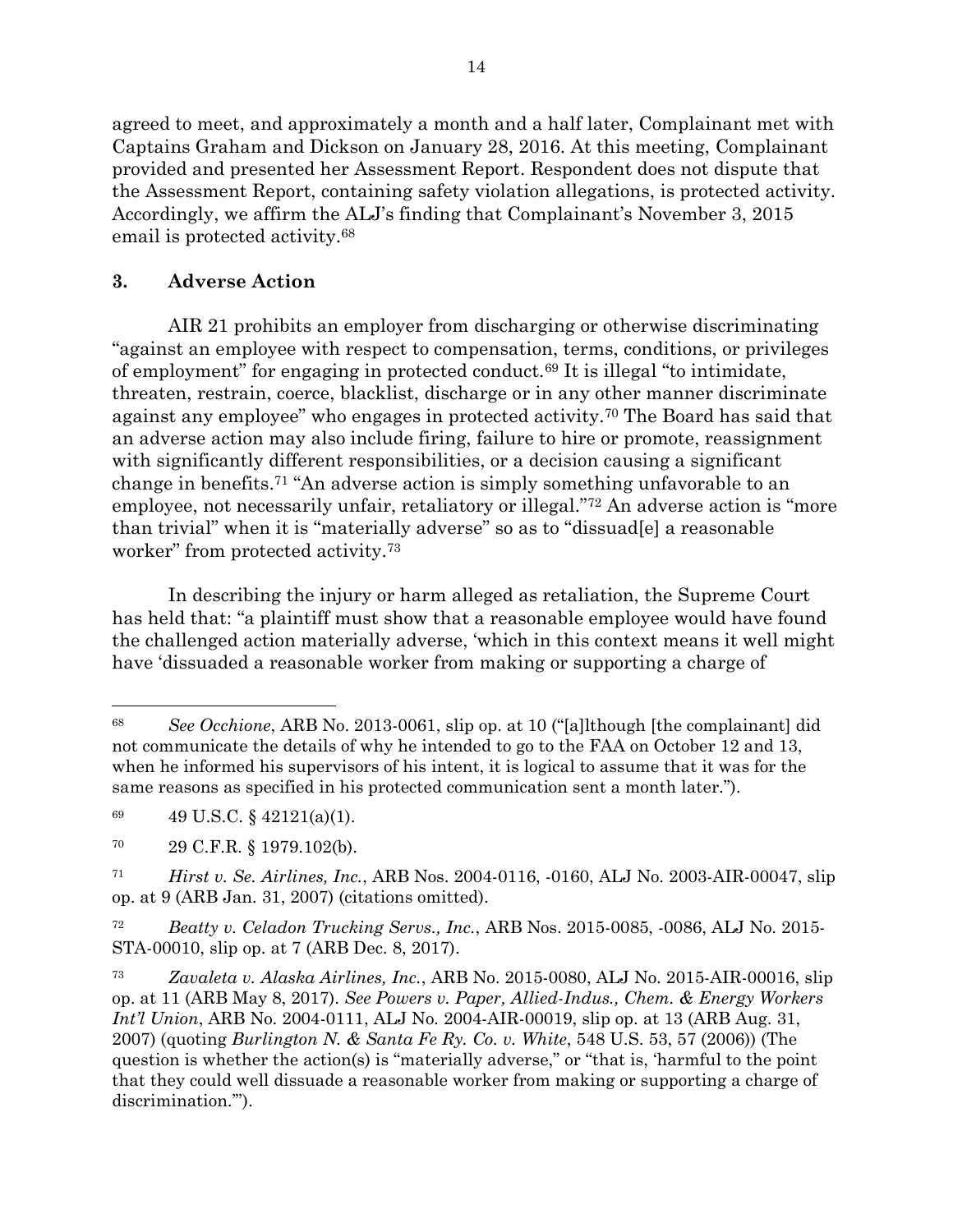discrimination."<sup>74</sup> Moreover, the Court held that the significance of any given act of retaliation will often depend upon the particular circumstances and context.<sup>75</sup> Any alleged adverse action must be considered in context, including internal investigations and hearings which may result in the imposition of discipline.<sup>76</sup>

For reasons explained below, we affirm the ALJ's finding that Respondent took an adverse action against Complainant, but conclude that the ALJ made a legal error in concluding "that *any* referral to a Section 15 mental health evaluation constitutes an adverse employment action." 77

The Board has previously held that not all investigations or evaluations are automatically considered adverse actions.<sup>78</sup> Whether an investigation or evaluation is an adverse action is a case-by-case factual determination. "[T]he analysis of whether an action is adverse must be contextual and include a discussion of the circumstances in each case."<sup>79</sup> "[B]ringing a disciplinary charge alone, in and of itself, does not automatically constitute an adverse action, although it can constitute one if such action 'would dissuade a reasonable employee' from engaging in the protected conduct."<sup>80</sup> The determination of whether an investigation or evaluation is an adverse action is not based on the subsequent results or whether an employee is eventually cleared of any allegations. 81

In the context of AIR 21's implementing regulations, an employer's investigation or initiation of a compulsory medical evaluation under negotiated procedures mandated by a CBA is not necessarily, in and of itself, a threat or form

<sup>79</sup> *Id.*

<sup>80</sup> *Petronio v. Nat'l R.R. Pas. Corp.*, 2019 WL 4857579, at \*6 (S.D.N.Y. 2019); *Thorstenson*, ARB Nos. 2018-0059, -0060, slip op. at 7.

<sup>81</sup> *See Perez*, ARB Nos. 2017-0014, -0040, slip op. at 7-9.

<sup>74</sup> *Burlington N.*, 548 U.S. at 68 (quoting *Rochon v. Gonzales*, 438 F.3d 1211, 1219 (D.C. Cir. 2006) (quoting *Washington v. Ill. Dep't of Revenue*, 420 F.3d 658, 662 (7th Cir. 2005)).

<sup>75</sup> *Id.* at 69.

<sup>76</sup> *See Thorstenson v. BNSF Ry. Co.*, ARB Nos. 2018-0059, -0060, ALJ No. 2015-FRS-00052, slip op. at 7 (ARB Nov. 25, 2019), *rev'd on other grounds*, *Thorstenson v. U.S. Dep't of Labor*, 831 F. App'x 842 (9th Cir. 2020) (unpublished) (any alleged adverse action must be considered in context, including internal investigations and hearings which may result in the imposition of discipline).

<sup>77</sup> D. & O. at 78.

<sup>78</sup> *Perez v. BNSF Ry. Co.*, ARB Nos. 2017-0014, -0040, ALJ No. 2014-FRS-00043, slip op. at 7 (ARB Sept. 24, 2020).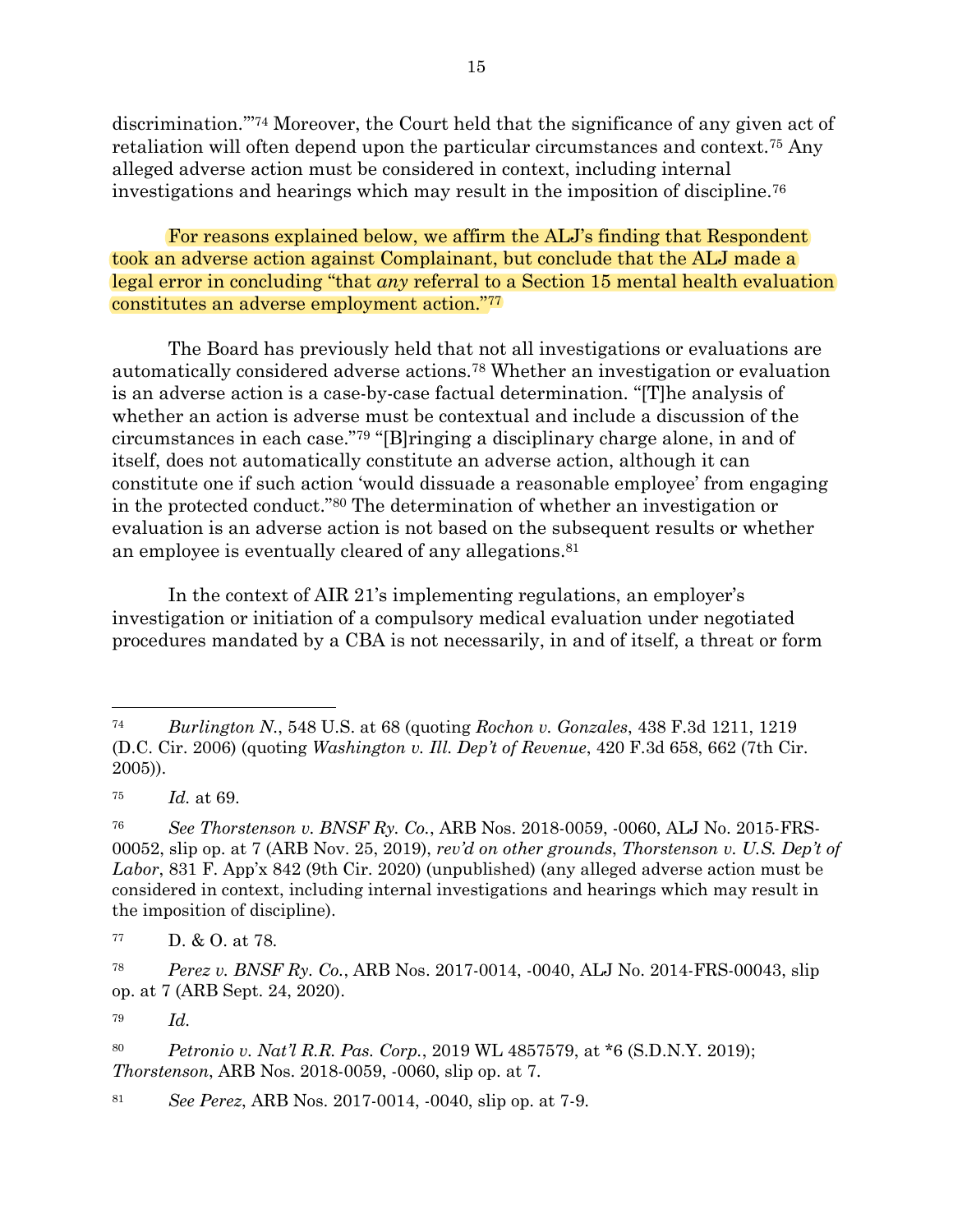of intimidation. <sup>82</sup> However, an investigation or compulsory medical evaluation can constitute an adverse action if "it is retaliatory, a pretext, performed in bad faith, or otherwise constitutes harassment."<sup>83</sup> An investigation or a compulsory medical evaluation might accompany other material consequences that affect the employee's terms, conditions, and privileges of employment or otherwise dissuade a reasonable employee from engaging in protected activity.<sup>84</sup>

Again, whether an employer's investigation or evaluation is an adverse action is a case-by-case factual determination. Factors that may be considered include, but are not limited to, the length of investigation,<sup>85</sup> whether the investigation is used as a form of harassment (bad faith investigation), whether it was a routine investigation (good faith investigation), or whether the employee was treated differently than similarly situated employees who did not engage in protected activity.

On appeal, Respondent argues that ensuring a pilot is fit to fly cannot inherently constitute an adverse action as a matter of law.<sup>86</sup> We are mindful of the paramount importance of Respondent's Section 15 process to achieve safety in the skies. However, to hold that the initiation and application of an investigation or

<sup>84</sup> *Renzi v. Union Pac. R.R. Co.*, 2018 WL 3970149, at \*4-5 (N.D. Ill. Aug. 20, 2018) (citing *Vernace v. Port Auth. Trans-Hudson Corp.*, ARB No. 2012-0003, ALJ No. 2010-FRS-00018, slip op. at 2 (ARB Dec. 21, 2012), for the point that investigations can constitute adverse actions but that "context matters" when making this assessment).

<sup>85</sup> *See Vernace*, ARB No. 2012-00003, slip op. at 3 (an investigation extending over a year constituted prohibited retaliation under the FRSA).

<sup>86</sup> For support of its argument that the Section 15 process cannot constitute an adverse action, Respondent relies on *Estabrook v. Fed. Express Corp.*, ARB 2017-0047, ALJ 2014- AIR-00022, slip op*.* at 11-12 n.7 (ARB Aug. 8, 2019). In *Estabrook*, the Board stated in a footnote that "[w]hile we do not disturb the ALJ's findings and conclusions, we note that an employer's directive to a pilot to undergo a psychological examination, in and out of itself, is not an adverse action" because it "is part of an air carrier's safety responsibility for employing a pilot." *Id.* However, the employer in *Estabrook* did not appeal to the Board the ALJ's finding that the employer's directive to comply with a medical examination was an adverse action. Accordingly, Respondent's reliance on *Estabrook* is erroneous because the footnote constitutes dicta.

<sup>82</sup> It is illegal "to intimidate, threaten, restrain, coerce, blacklist, discharge or in any other manner discriminate against any employee" who engages in protected activity. 29 C.F.R. § 1979.102(b). *See also Perez*, ARB Nos. 2017-0014, -0040, slip op. at 8 (quoting *Brisbois v. Soo Line R.R. Co.*, 124 F. Supp. 3d 891, 903 (D. Minn. 2015) ("To hold that a rail worker suffers an adverse employment action any time a rail carrier attempts to determine whether she has violated a rule—typically by following an investigatory process mandated under a CBA—would have major implications for labor relations in the rail industry.").

<sup>83</sup> *Perez*, ARB Nos. 2017-0014, -0040, slip op. at 9.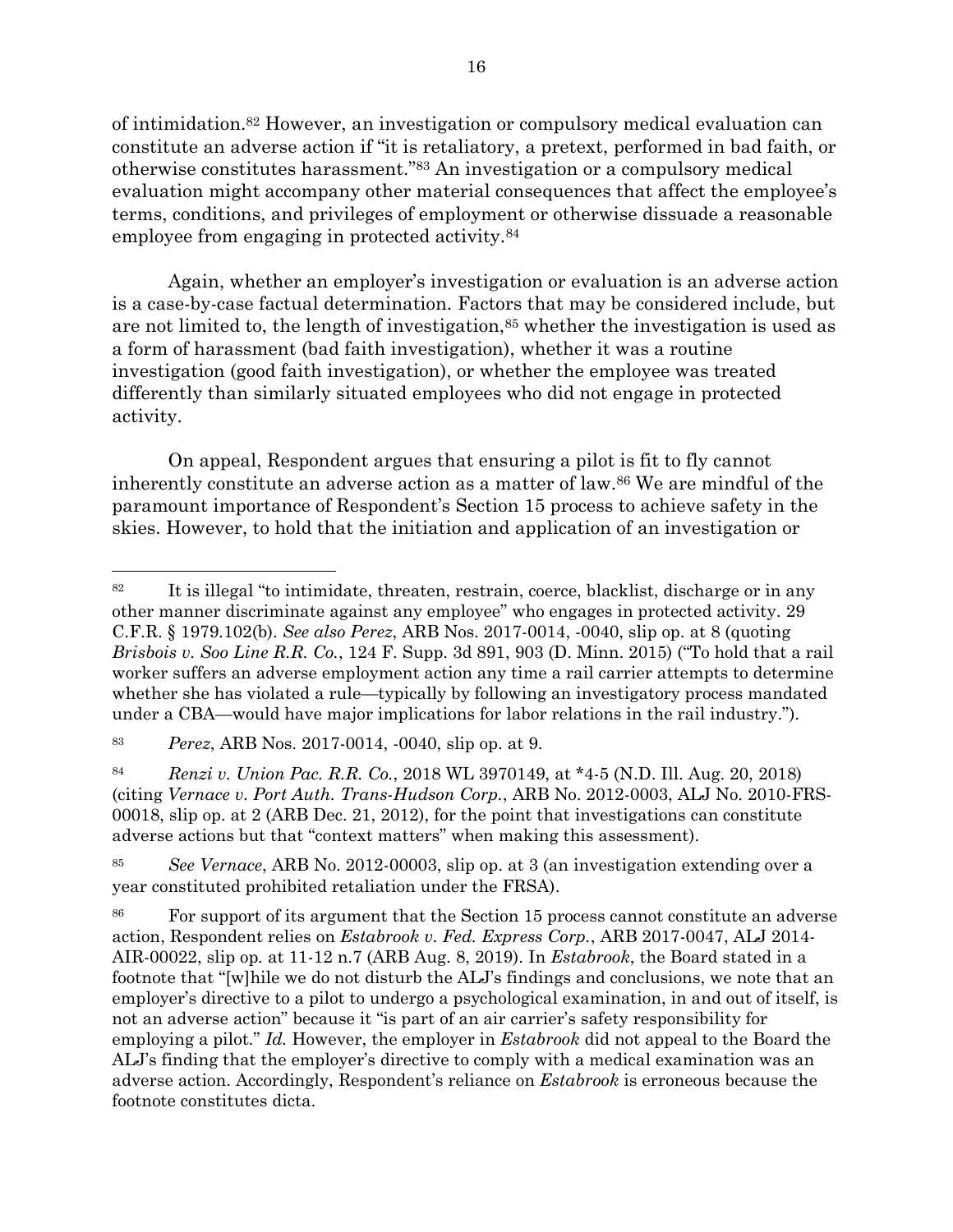evaluation could never be an adverse action under the law could insulate the employer from liability when the employer's investigation or evaluation is motivated by an employee's protected activity. That possibility alone would deter employees from engaging in protected activity because of fear of misuse of the Section 15 process and its potentially negative impact on their careers. This would obviously undermine the utility of Section 15.

On the other hand, to provide that "any" application of the Section 15 process is an adverse action could open up employers to lawsuits virtually any time the process is used—in turn deterring the willingness of employers to initiate a Section 15 referral even when cautionary signs arise. Hence, a balance must be struck between these competing goals, which effectively must be done on a case-by-case basis. We believe we have done so here in concluding, that on the facts of this case, the initiation and application of the section 15 process was indeed an adverse action, as explained below.

In his adverse action analysis, the ALJ found "that Complainant was subjected to the Section 15 process for 21 months where her very career h[ung] in the balance." <sup>87</sup> The ALJ noted that during this period Complainant's FAA airman medical certificate was placed in jeopardy. The ALJ also considered the emotional toll such a process would have on a pilot who depends on having a valid medical certificate to perform her profession. Additionally, Captain Graham's November 2015 emails demonstrate that he had a "knee jerk" reaction to Complainant's protected activity and was quick to suggest referring Complainant to the Section 15 process even before the alleged troubling behavior during the Nabors-Petitt meeting had occurred. 88

Whether an employer's investigation will constitute an adverse action depends on the factual circumstances. In the current case, the ALJ's finding that the Section 15 process against Complainant was adverse, and a bad faith investigation is supported by substantial evidence. Accordingly, we affirm the ALJ's finding that Complainant suffered an adverse action when Respondent referred her for a Section 15 evaluation.

<sup>87</sup> D. & O. at 80.

<sup>88</sup> After engaging in protected activity, but prior to the Nabors-Pettit meeting, Captain Graham referenced initiating the Section 15 process against Complainant on two separate occasions. On November 9, 2015, Captain Graham emailed Captain Miller: "Probably good to engage HR again at this point given this latest email to Phil as I believe we could find ourselves being accused of inappropriate wrongdoing by her and we need to start the tracking for this phase. I also think we should consider whether a section 15 is appropriate." CX-11 at 2; D. & O. at 85. On November 16, 2015, Captain Graham emailed Captain Dickson: "just FYI I will brief HR and handle this with kid gloves. She could be a candidate for a Section 15 after this goes through." CX-7 at 1; D. & O. at 85.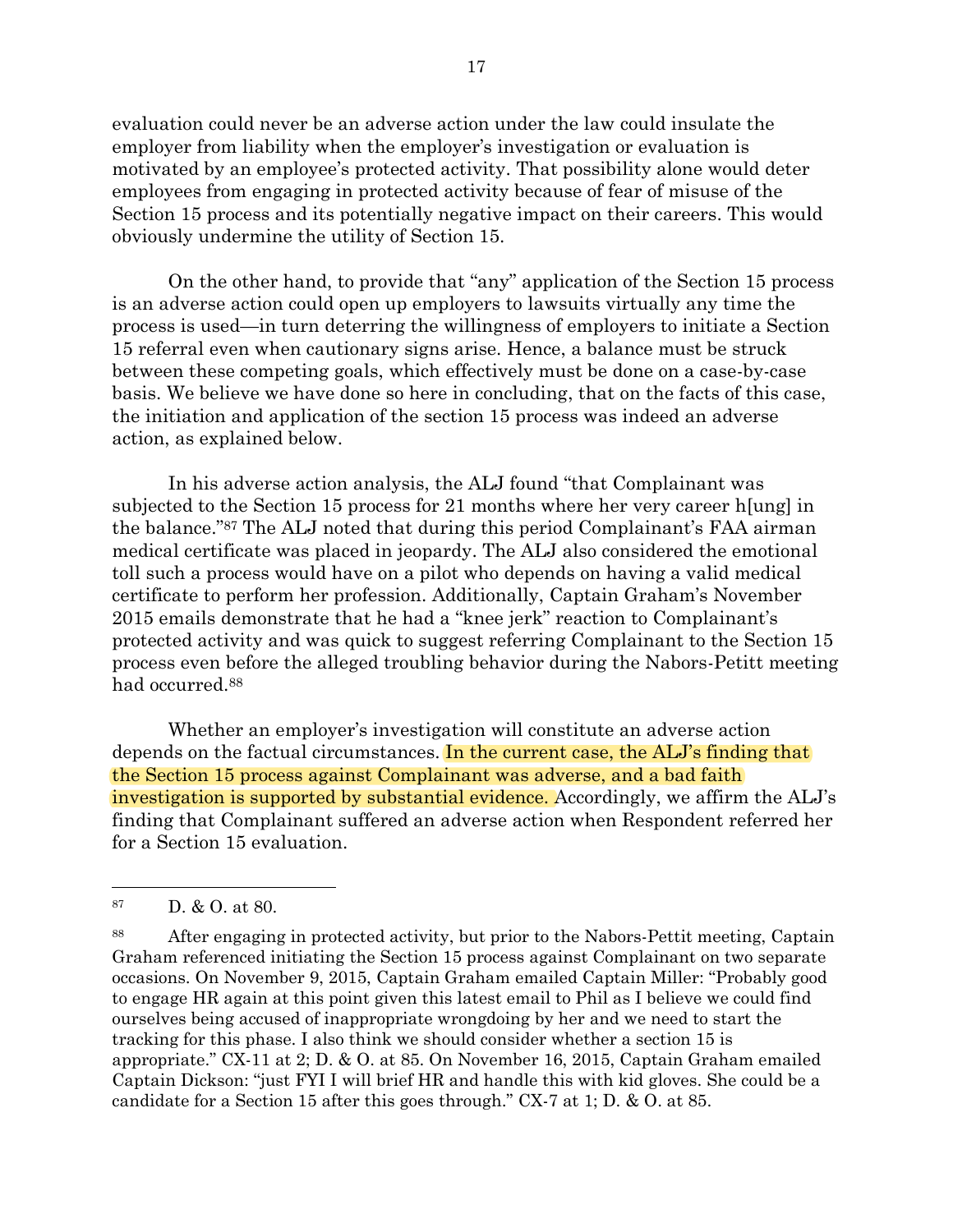# **4. Contributing Factor**

Complainant has the burden to prove, by a preponderance of the evidence, that the protected activity was a contributing factor in the adverse action. A "'contributing factor' includes 'any factor, which alone or in connection with other factors, tends to affect in any way the outcome of the decision.'" <sup>89</sup> While an inference of discrimination may arise when an adverse action closely follows a particular activity, an intervening event diminishes the inference. 90

Respondent first argues that the ALJ made a legal error by applying legally flawed theories of chain-of-events causation and therefore, reversal is required. In his contributing factor analysis, the ALJ stated Complainant could meet her burden by proving that her protected activity was a contributing factor to the adverse employment decision, and that proof of actual discriminatory or retaliatory intent was not required.<sup>91</sup> The ALJ discussed recent Board precedent, and properly stated that ALJs are no longer required to apply the chain-of-events or inextricably intertwined theories, but must explain how protected activity is a contributing factor to the adverse action.<sup>92</sup> We find the ALJ applied the correct legal standard in his analysis.

Alternatively, Respondent argues the Nabors-Petitt meeting was an intervening factor that broke any causal chain from Complainant's protected activity to the adverse employment action. Once there is an intervening event that independently could have caused the adverse action, there is no longer a logical reason to infer a causal relationship between the activity and the adverse action.<sup>93</sup>

The ALJ's finding that Complainant's protected activity was a contributing factor in the adverse action is supported by substantial evidence. Respondent's argument of an intervening event is unpersuasive. As discussed above, the record shows that Captain Graham was quick to propose that Complainant was a

<sup>89</sup> *Rookaird v. BNSF Ry. Co.*, 908 F.3d 451, 461-62 (9th Cir. 2018) (quoting *Gunderson v. BNSF Ry. Co.*, 850 F.3d 962, 969 (8th Cir. 2017)).

<sup>90</sup> *Acosta v. Union Pac. R.R. Co.*, ARB No. 2018-0020, ALJ No. 2016-FRS-00082, slip op. at 6-12 (ARB Jan. 22, 2020) (analyzing temporal proximity, inference of retaliation, intervening events, and proof by a preponderance of the evidence).

<sup>91</sup> D. & O. at 83 n.222, 97. Our affirmance of the ALJ's D. & O. is not necessarily an endorsement of each point of the ALJ's reasoning.

<sup>92</sup> *Id.* at 83.

<sup>93</sup> *Tracanna v. Arctic Slope Inspection Serv.*, ARB No. 1998-0168, ALJ No. 1997-WPC-00001, slip op. at 8 (ARB July 31, 2001).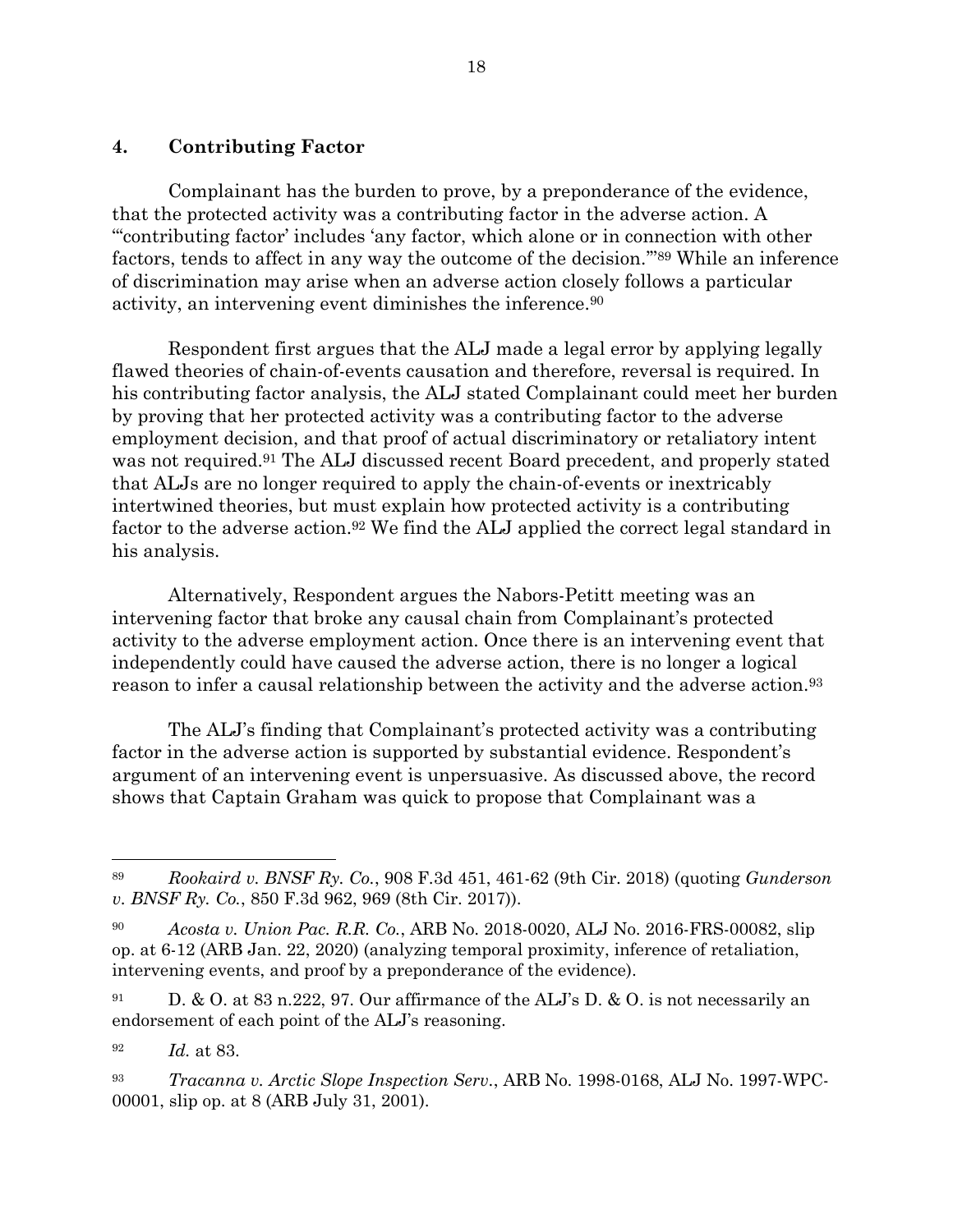candidate for the Section 15 process after the November 3, 2015 email, but months before the Nabors-Petitt meeting. 94

Therefore, the Board finds that the ALJ applied the correct legal standard, and that his finding that Complainant's protected activity was a contributing factor in the adverse employment action taken against her is supported by substantial evidence and is consistent with the law.

## **5. Affirmative Defense**

After Complainant establishes her case, the Act provides, "[r]elief may not be ordered . . . if the employer demonstrates by clear and convincing evidence that the employer would have taken the same unfavorable personnel action in the absence of that behavior."<sup>95</sup> "Clear and convincing evidence or proof denotes a conclusive demonstration; such evidence indicates that the thing to be proved is highly probable or reasonably certain."<sup>96</sup>

Respondent argues that remand is necessary in this matter because the ALJ erroneously applied the wrong legal standard. We recognize that the ALJ erred in stating that "Respondent must prove clearly and convincingly that it, in no way, considered her protected activity when instituting the Section 15." <sup>97</sup> An ALJ's analysis only proceeds to the same-action defense if the complainant's protected activity was a contributing factor. By imposing upon the employer this requirement that it in "no way considered" the Complainant's protected activity, the ALJ double credits the contributing factor standard and deprives the Respondent of the affirmative defense. <sup>98</sup> However, this statement appears to be a harmless error by the ALJ as he also cited and accurately applied the correct legal standard.<sup>99</sup>

The Board has held that an ALJ's factual findings will be upheld when they are supported by substantial evidence, even if there is also substantial evidence for

<sup>97</sup> D. & O. at 99.

<sup>98</sup> *Clem v. Comput. Sci. Corps.*, ARB No. 2016-0096, ALJ Nos. 2015-ERA-00003, - 00004, slip op. at 15 (ARB Sept. 17, 2019).

<sup>99</sup> D. & O. at 98-99.

<sup>94</sup> Captain Graham proposed referring Complainant to the Section 15 process on November 9, 2015, and November 16, 2015. D. & O. at 86; CX-11 at 2; CX-7 at 1.

<sup>95</sup> 49 U.S.C. § 42121(b)(2)(B)(iv).

<sup>96</sup> *Clemmons v. Ameristar Airways, Inc.*, ARB No. 2008-0067, ALJ No. 2004-AIR-00011, slip op. at 11 (ARB May 26, 2010).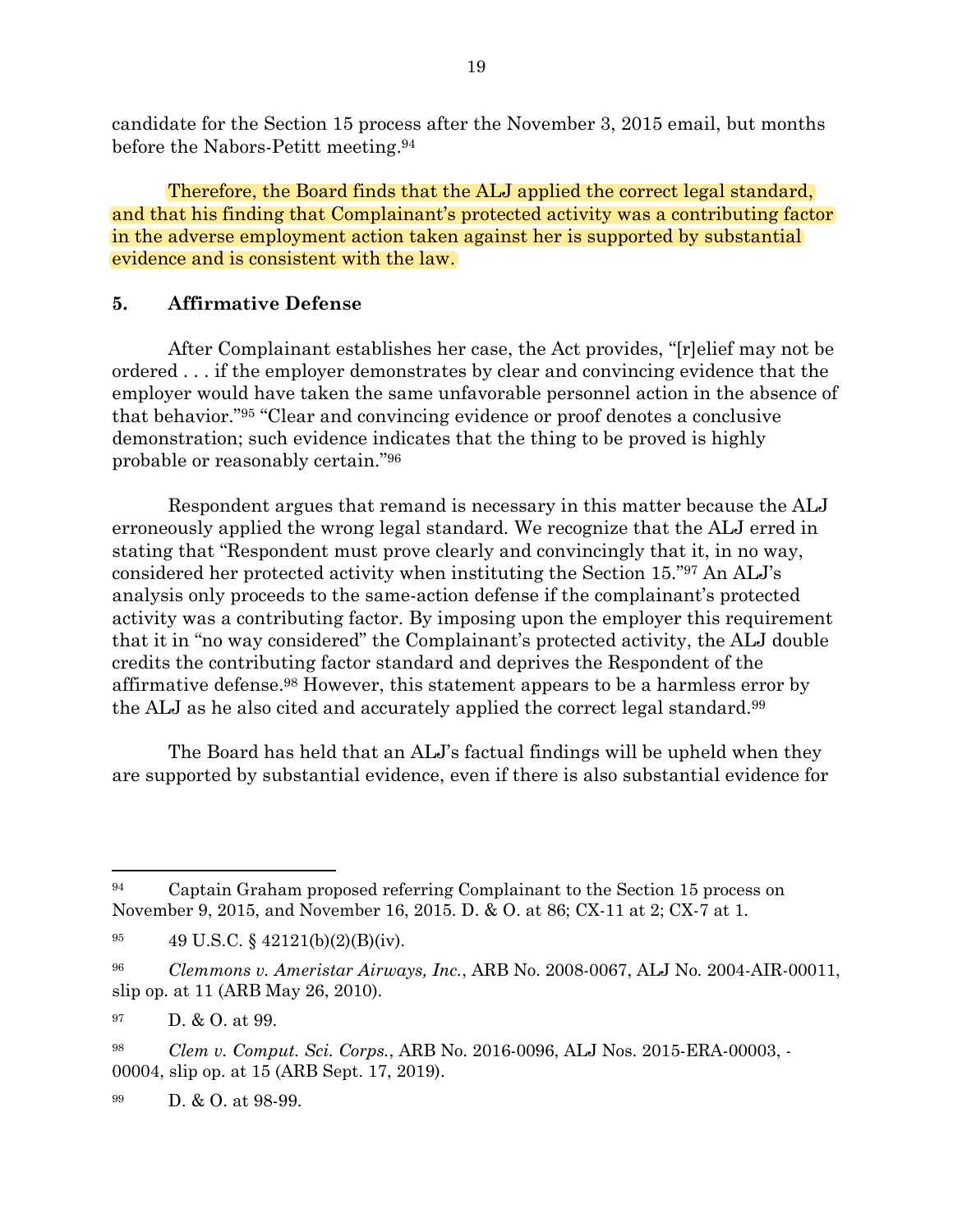the other party.<sup>100</sup> Our role is not to determine whether or not we might have reached a different result based on the record, but rather to determine if the ALJ's findings, which we have closely examined, are supported by substantial evidence, consistent with the law. Substantial evidence is "'such relevant evidence as a reasonable mind might accept as adequate to support a conclusion.'"<sup>101</sup>

The ALJ concluded that Respondent shifted rationales for conducting the Section 15 process, and that these "proffered reasons for Respondent's actions do not clearly and convincingly establish that Respondent would have taken the adverse employment actions suffered by Complainant even in the absence of her protected activity."<sup>102</sup> The conclusion that Respondent's shifting rationales undermine the required "clear and convincing" standard is supported by substantial evidence. The ALJ also noted Captain Graham's "knee-jerk reaction to Complainant's November 3, 2015 email where she discussed protected activity," and that this "knee-jerk reaction" occurred again after the Nabors-Petitt meeting when he "went forward with the Section 15 without even speaking to Complainant's direct supervisor, Captain Davis, or even giving Complainant the opportunity to see or address Ms. Nabors' version of events."<sup>103</sup> Accordingly, because the ALJ's finding is supported by substantial evidence, and is consistent with the law, we affirm.

## **6. Damages**

Having concluded that substantial evidence supports the ALJ's findings that Respondent violated AIR 21 and is unable to avoid liability through a same-action defense, we address each of Respondent's arguments as to damages below.<sup>104</sup>

<sup>102</sup> D. & O. at 101.

<sup>103</sup> *Id.* at 99, 101.

<sup>100</sup> *Henrich v. Ecolab, Inc.*, ARB No. 2005-0030, ALJ No. 2004-SOX-00051, slip op. at 8 (ARB June 29, 2006) (quoting *Universal Camera Corp. v. NLRB*, 340 U.S. 474, 488 (1951)).

<sup>101</sup> *Biestek v. Berryhill*, 139 S. Ct. 1148, 1154 (2019) (citing and quoting *Consol. Edison Co. v. NLRB*, 305 U.S. 197, 229 (1938)).

<sup>&</sup>lt;sup>104</sup> Respondent did not challenge the ALJ's order to publish the D.  $&$  O. to pilots and managers in the flight operations department as well as to post copies of the decisions at various locations. *See Yates*, ARB No. 2017-0061, slip op. at 10 (reversing ALJ's order for Respondent to email decision to various individuals).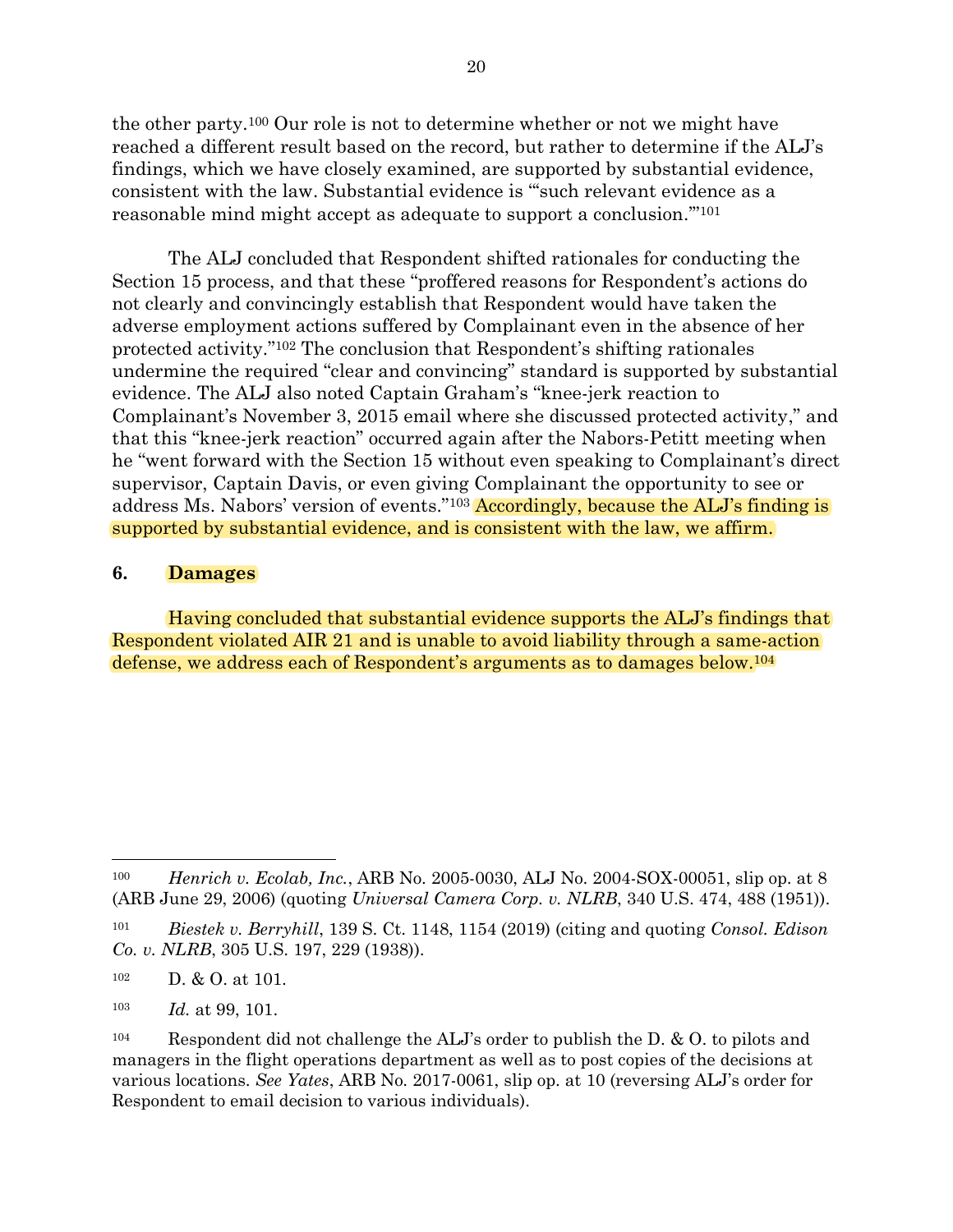#### *A. Front Pay Damages*

Victims of discrimination are presumptively entitled to reinstatement.<sup>105</sup> An award of damages in the form of "front pay" is "money awarded for lost compensation during the period between judgement and reinstatement or in lieu of reinstatement."<sup>106</sup> Front pay is the "monetary equivalent" of reinstatement."<sup>107</sup> Front pay is appropriate where reinstatement is not possible.<sup>108</sup> "Reinstatement and front pay are alternative remedies, which cannot be awarded for the same period of time." <sup>109</sup> Front pay may be awarded in lieu of reinstatement in circumstances where reinstatement is impossible or impractical, and alternative remedies are necessary. Examples of impossibility or impracticability include job unavailability, and whether the parties have demonstrated "the impossibility of a productive and amicable working relationship."<sup>110</sup>

The awards of front pay and lost future earnings serve different goals and compensate the complainant for different injuries. <sup>111</sup> Front pay compensates a complainant for the "immediate effects" of an unlawful termination or a loss of position or seniority,<sup>112</sup> and is designed to place the complainant "in the identical financial position that he [or she] would have occupied had he been reinstated."<sup>113</sup> Comparatively, an award for lost future earnings compensates a complainant "for a lifetime of diminished earnings resulting from the reputational harms she suffered as a result of [an employer's] discrimination."<sup>114</sup>

<sup>108</sup> *Berkman v. U.S. Coast Guard Acad.*, ARB No. 1998-0056, ALJ Nos. 1997-CAA-00002, -00009, slip op. at 27 (ARB Feb. 29, 2000) (citation omitted); *see also Luder v. Cont'l Airlines, Inc.*, ARB No. 2010-0026, ALJ No. 2008-AIR-00009, slip op. at 15 (ARB Jan. 31, 2012).

<sup>109</sup> *Teutscher v. Woodson*, 835 F.3d 936, 954 (9th Cir. 2016).

<sup>110</sup> *Creekmore v. ABB Power Sys. Energy Servs., Inc.*, No. 1993-ERA-00024, slip op. at 10 (Sec'y Feb. 14, 1996).

<sup>111</sup> *Williams v. Pharmacia Ophthalmics, Inc.*, 137 F.3d 944, 953 (7th Cir. 1998).

<sup>112</sup> *Id.*

<sup>113</sup> *Avitia v. Metro. Club of Chicago, Inc.*, 49 F.3d 1219, 1231 (7th Cir. 1995).

<sup>105</sup> *See Ass't Sec'y of Lab. for Occupational Safety and Health & Bryant v. Mendenhall Acquisition Corp.*, ARB No. 2004-0014, ALJ No. 2003-STA-00036, slip op. at 7 (ARB June 30, 2005) (citing *Thurman v. Yellow Freight Sys.*, Inc., 90 F.3d 1160, 1171 (6th Cir. 1996)).

<sup>106</sup> *Pollard v. E.I. du Pont de Nemours & Co.*, 532 U.S. 843, 846 (2001).

<sup>107</sup> *Traxler v. Multnomah Cnty.*, 596 F.3d 1007, 1012 (9th Cir. 2010) (quoting *Pollard*, 532 U.S. at 853 n.3).

<sup>114</sup> *Williams*, 137 F.3d at 953; *see id.* at 954 ("Whereas front pay compensates the plaintiff for the lost earnings from her old job for as long as she may have been expected to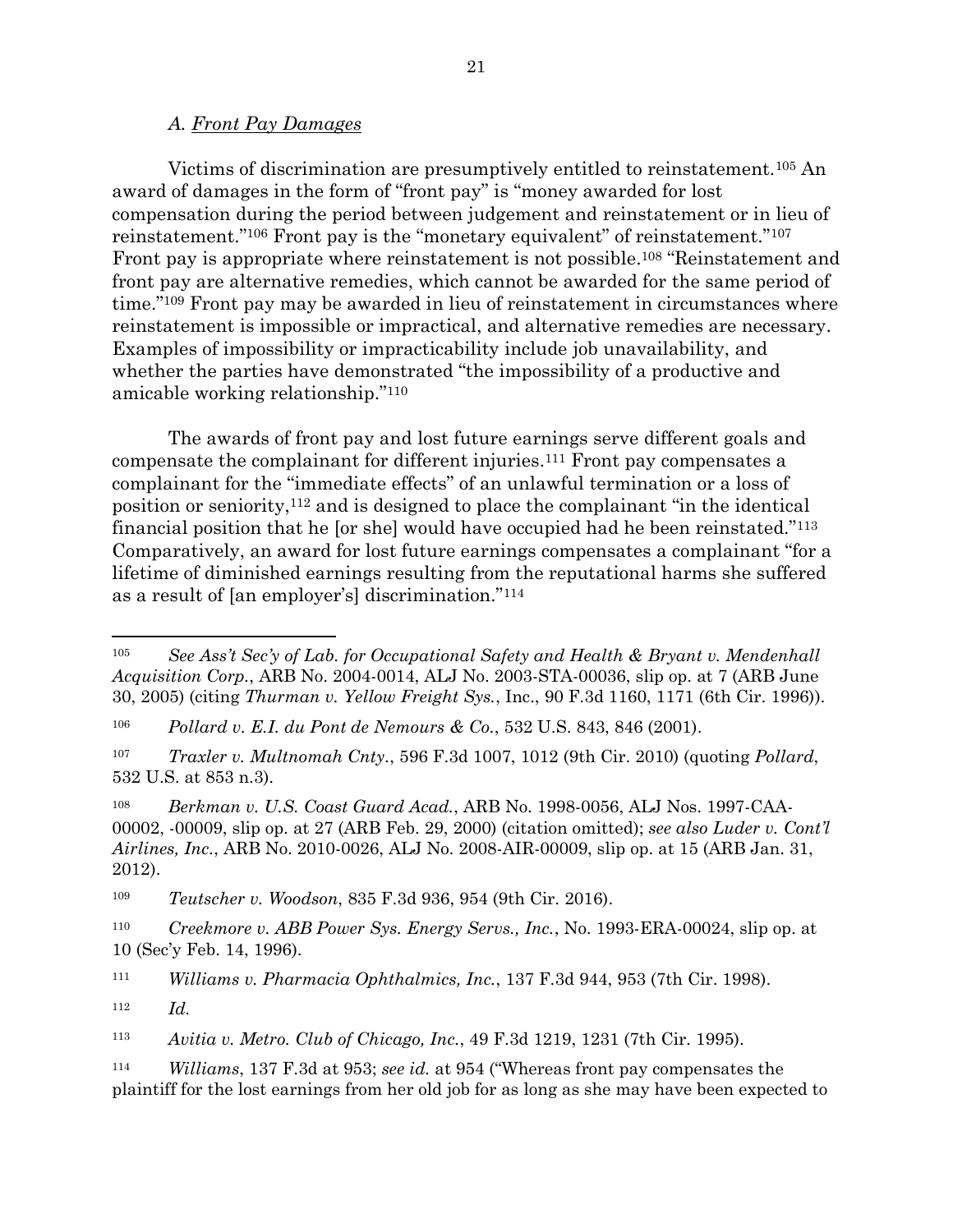It is undisputed that Complainant's employment was not terminated, and that she did not suffer, for example, a loss of position or seniority. Instead, Respondent placed Complainant on disability status when the Section 15 process started, and once the process concluded, Respondent returned her to flight status and she resumed her position as First Officer with the same pay and same terms and conditions of employment. Consequently, the ALJ was unable to reinstate Complainant to her position as First Officer as an award. <sup>115</sup> Thus, the ALJ awarded front pay in the form of increasing Complainant's salary.<sup>116</sup> Specifically, the ALJ ordered that "Respondent must compensate Complainant at a wage no lower than the highest salary provided for any other Respondent-First Officer. That wage must remain in effect until, if, and when Complainant obtains a position that commands a greater salary."<sup>117</sup>

We conclude that the ALJ erred in this award. A front pay award is meant to "approximate[]" the consequences of an unlawful termination, or a loss of position or seniority. <sup>118</sup> The ALJ's award of front pay in the form of presumably increasing Complainant's salary does not remedy the effects an unlawful termination or loss of position or seniority, nor does the award put Complainant back to the identical financial position that she was in prior to the AIR 21 violation. Rather, if this front pay award were executed, Complainant would be in a better position than she was prior to the violation because of a salary increase. Accordingly, the Board vacates the ALJ's award of front pay damages.

However, "[w]hen reputational injury caused by an employer's unlawful discrimination diminishes a plaintiff's future earnings capacity, she cannot be made whole without compensation for the lost future earnings she would have received absent the employer's unlawful activity."<sup>119</sup> Though under the heading of "front

hold it, a lost future earnings award compensates the plaintiff for the diminution in expected earnings in all of her future jobs for as long as the reputational or other injury may be expected to affect her prospects.").

<sup>115</sup> *See Pollard*, 532 U.S. at 846 (defining "front pay" as "money awarded for lost compensation during the period between judgment and reinstatement or in lieu of reinstatement").

<sup>&</sup>lt;sup>116</sup> The record does not conclusively indicate that the ALJ's award was an increase in her salary, but we assume that is the case.

<sup>117</sup> D. & O. at 106.

<sup>118</sup> *Williams*, 137 F.3d at 952 ("front pay is the functional equivalent of reinstatement because it is a substitute remedy that affords the plaintiff the same benefit (or as close an approximation as possible) as the plaintiff would have received had she been reinstated.").

<sup>119</sup> *Hite v. Vermeer Mfg. Co.*, 361 F.Supp.2d 935, 946 (S.D. Iowa 2005).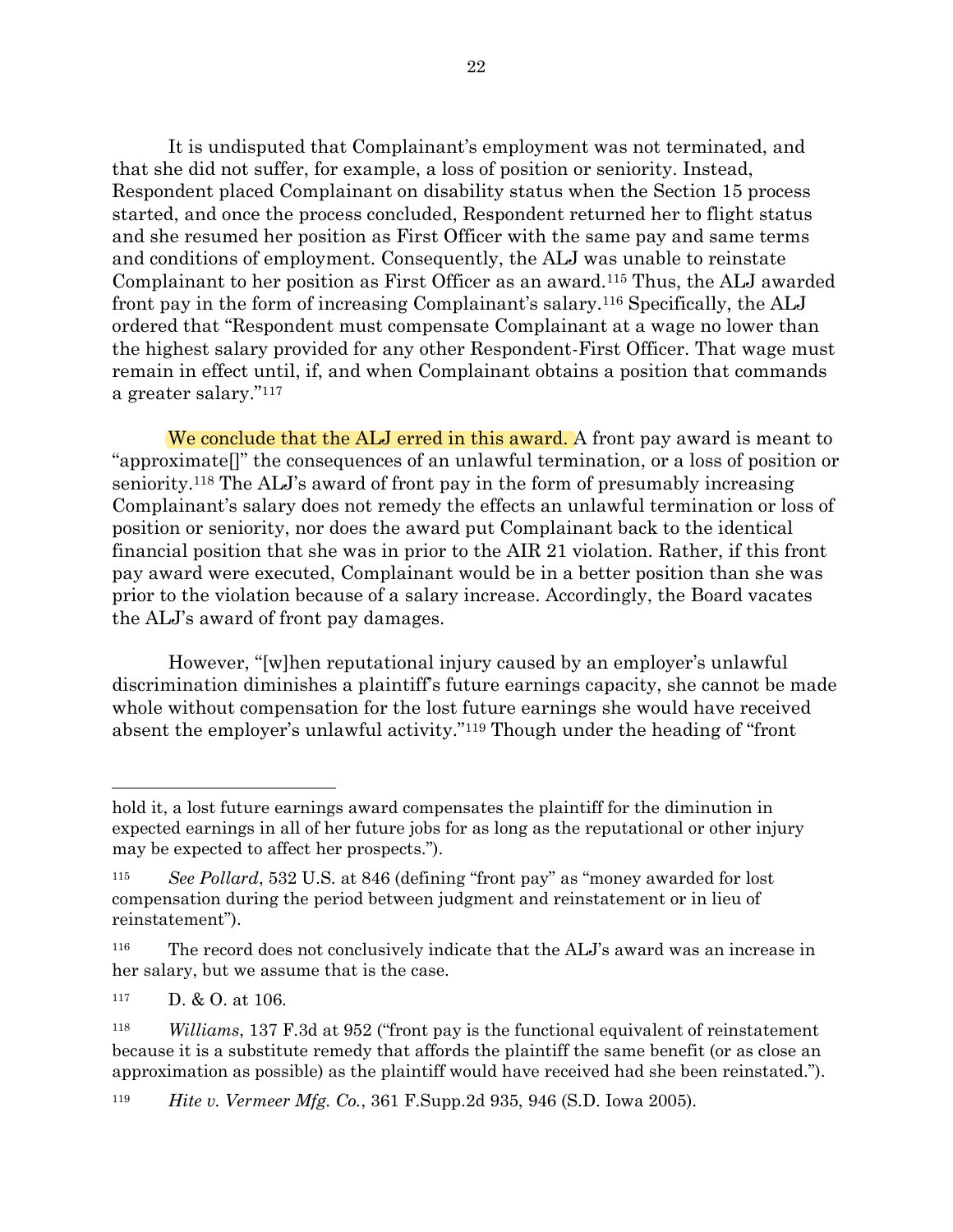pay," the ALJ described his award as an award of future lost earnings.<sup>120</sup> In his analysis, the ALJ considered how Respondent's violation of AIR 21 would significantly damage Complainant's reputation and her future career in the aviation industry, and as a result, her lost future earnings.<sup>121</sup> However, the ALJ's extensive analysis is not based on evidence, but rather, is based on mere speculation. Complainant did not put forward evidence of damage to reputation supporting an award of future loss of earnings. On remand, the ALJ may reopen the record to determine whether Complainant can prove that Respondent's violation of AIR 21 caused lost future earnings.<sup>122</sup>

# *B. Compensatory Damages*

Compensatory damages are to be awarded in addition to other remedies designed to restore the complainant's financial losses.<sup>123</sup> The relief must be "proportionate to the harm inflicted."<sup>124</sup> Compensatory damages are available for emotional pain and suffering, mental anguish, embarrassment, and humiliation.<sup>125</sup> To recover compensatory damages under the Act, a complainant must show by a preponderance of the evidence that she experienced mental suffering or emotional anguish, and that the unfavorable personnel action caused the harm.<sup>126</sup> The Board has held that while the testimony of medical or psychiatric experts "may strengthen the case for entitlement to compensatory damages," it is not required.<sup>127</sup> The ARB

<sup>122</sup> "An award of lost future earnings is a common-law tort remedy." *Williams*, 137 F.3d at 952 (finding that complainants may recover lost future earnings under Title VII as a nonpecuniary injury and explaining "lost future earnings [is] an 'injury to professional standing' and [an] 'injury to character and reputation.") (internal citations omitted).

<sup>123</sup> *Blackburn v. Martin*, 982 F.2d 125, 132 (4th Cir. 1992).

<sup>124</sup> *Wallum v. Bell Helicopter Textron, Inc.*, ARB No. 2009-0081, ALJ No. 2009-AIR-00006, slip op. at 3 (ARB Sept. 2, 2011).

<sup>125</sup> *See Rooks v. Planet Airways, Inc.,* ARB No. 2004-0092, ALJ No. 2003-AIR-00035, slip op. at 10 (ARB June 29, 2006).

<sup>126</sup> *Evans v. Miami Valley Hosp.*, ARB Nos. 2007-0118, -0121, ALJ No. 2006-AIR-00022, slip op. at 20 (ARB June 30, 2009) (citation omitted).

<sup>127</sup> *Jones v. EG&G Def. Materials*, ARB No. 1997-0129, ALJ No. 1995-CAA-00003, slip op. at 23 (ARB Sept. 29, 1998) (citations omitted). *See also Smith v. ESICORP*, ARB No. 1997-0065, ALJ No. 1993- ERA-00016, slip op. at 4 (ARB Aug. 27, 1998) (the ARB awarded

<sup>&</sup>lt;sup>120</sup> "The question becomes how does this Tribunal evaluate the loss of future earnings?" D. & O. at 106*.*

<sup>&</sup>lt;sup>121</sup> "Respondent has permanently damaged Complainant's reputation within the aviation community and the likelihood of her being able to obtain promotion in the ranks is practically non-existent. The likelihood of her seeking other employment until retirement is remote, let alone being hired, because of her disclosures about safety issues." *Id.*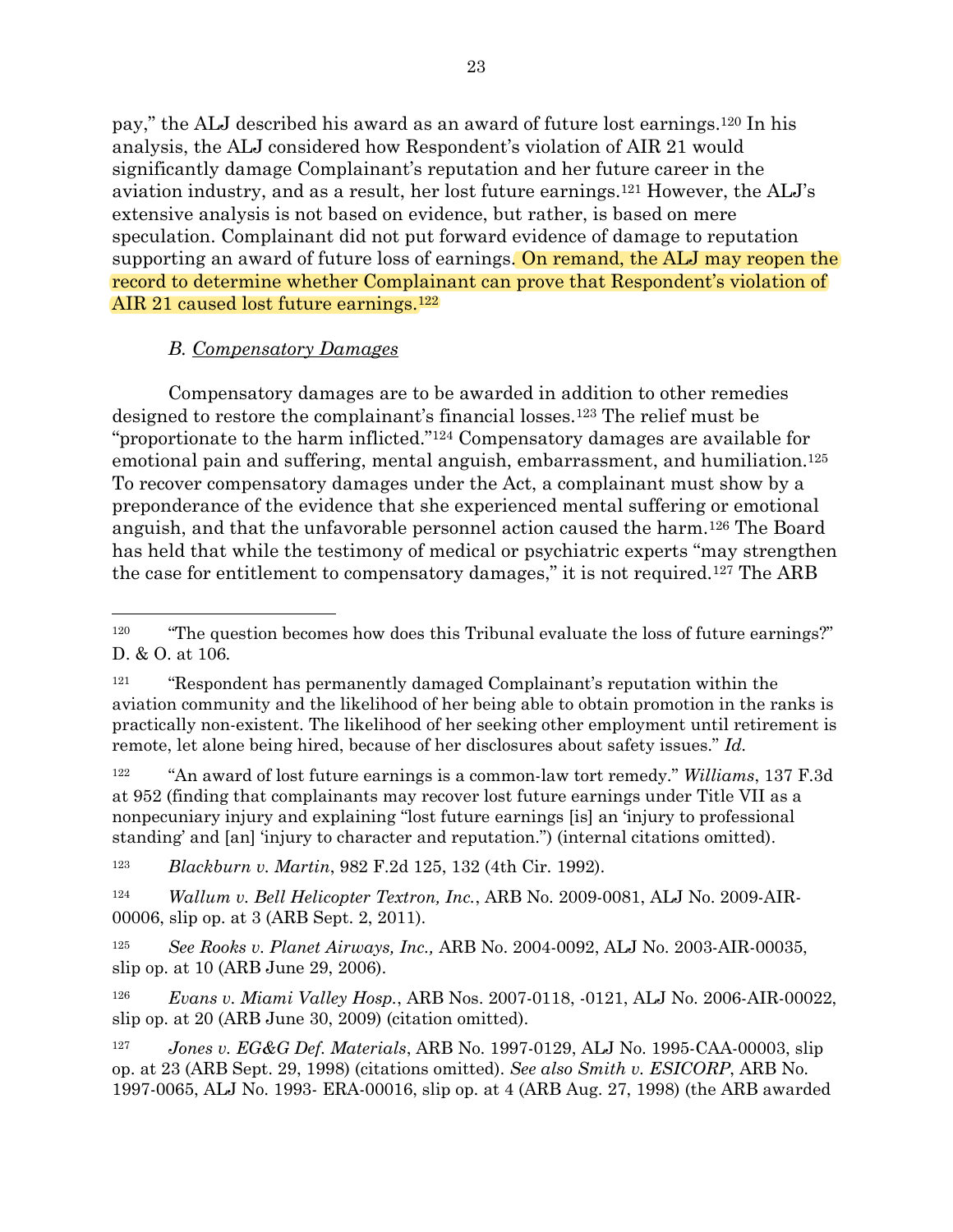has confirmed compensatory damage awards for emotional distress, even absent medical evidence, where the witness statements are "credible" and "unrefuted."<sup>128</sup> The absence of objective evidence supporting a claim of remedies may, however, affect the amount of the award.<sup>129</sup>

In this case, the ALJ awarded \$500,000 in non-economic compensatory damages as an award for emotional distress, humiliation, and loss of reputation. In awarding \$500,000, the ALJ relied on Complainant's testimony, finding that she "credibly described the sleepless nights she experienced associated with enduring the events." <sup>130</sup> In addition to Respondent's direct actions, the ALJ noted the "cruelty of receiving Dr. Altman's findings on Christmas Eve wherein [Complainant] was summarily notified that her flying career was potentially over" and that Complainant "note[d] the drama associated with her psychological testing which she had to endure several times."<sup>131</sup> Lastly, the ALJ found that "[d]uring this entire ordeal, Complainant had every reason to fear the loss of her professional flying career if not her very ability to fly" and that "[t]he evidence establishes Complainant's lifelong passion for aviation and it is not hard to understand the mental anguish she felt in the potential of wrongly losing something so dear and something she worked so hard to obtain." 132

Previously the Board upheld an ALJ's award of compensatory damages of \$250,000 for emotional distress, humiliation, and loss of reputation based solely on

<sup>128</sup> *Hobson v. Combined Transp., Inc.*, ARB Nos. 2006-0016, -0053, ALJ No. 2005-STA-00035, slip op. at 8 (ARB Jan. 31, 2008) (ARB affirmed award for emotional distress based on complainant's testimony alone where it was "unrefuted and, according to the ALJ, credible."). *See also Ferguson v. New Prime, Inc.*, ARB No. 2010-0075, ALJ No. 2009-STA-00047, slip op. at 7-8 (ARB Aug. 31, 2011); *Shields v. James E. Owen Trucking, Inc.*, ARB No. 2008-0021, ALJ No. 2007-STA-00022, slip op. at 13 (ARB Nov. 30, 2009).

<sup>129</sup> *Thomas v. Arizona Pub. Serv. Co.*, No. 1989-ERA-00019, slip op. at 14 (Sec'y Sept. 17, 1993) (in which the Secretary held that "While [he found] that Thomas' testimony was sufficient to establish entitlement to compensatory damages, the demonstrated humiliation concerning the withdrawal of her test certifications does not justify the full amount of damages she seeks for it, \$5,000."); *Lederhaus v. Paschen & Midwest Inspection Servs., Ltd.*, No. 1991-ERA-00013, slip op. at 7-8 (Sec'y Oct. 26, 1992) (reducing the ALJ's award to \$10,000 for compensatory damages for depression, behavior changes, and monetary difficulties resulting from discriminatory discharge).

<sup>130</sup> D. & O. at 108.

<sup>131</sup> *Id.*

<sup>132</sup> *Id.*

compensatory damages of \$20,000 based on the severity of the retaliation the complainant experienced, and the testimony of the complainant and his wife as to the mental and emotional injury suffered).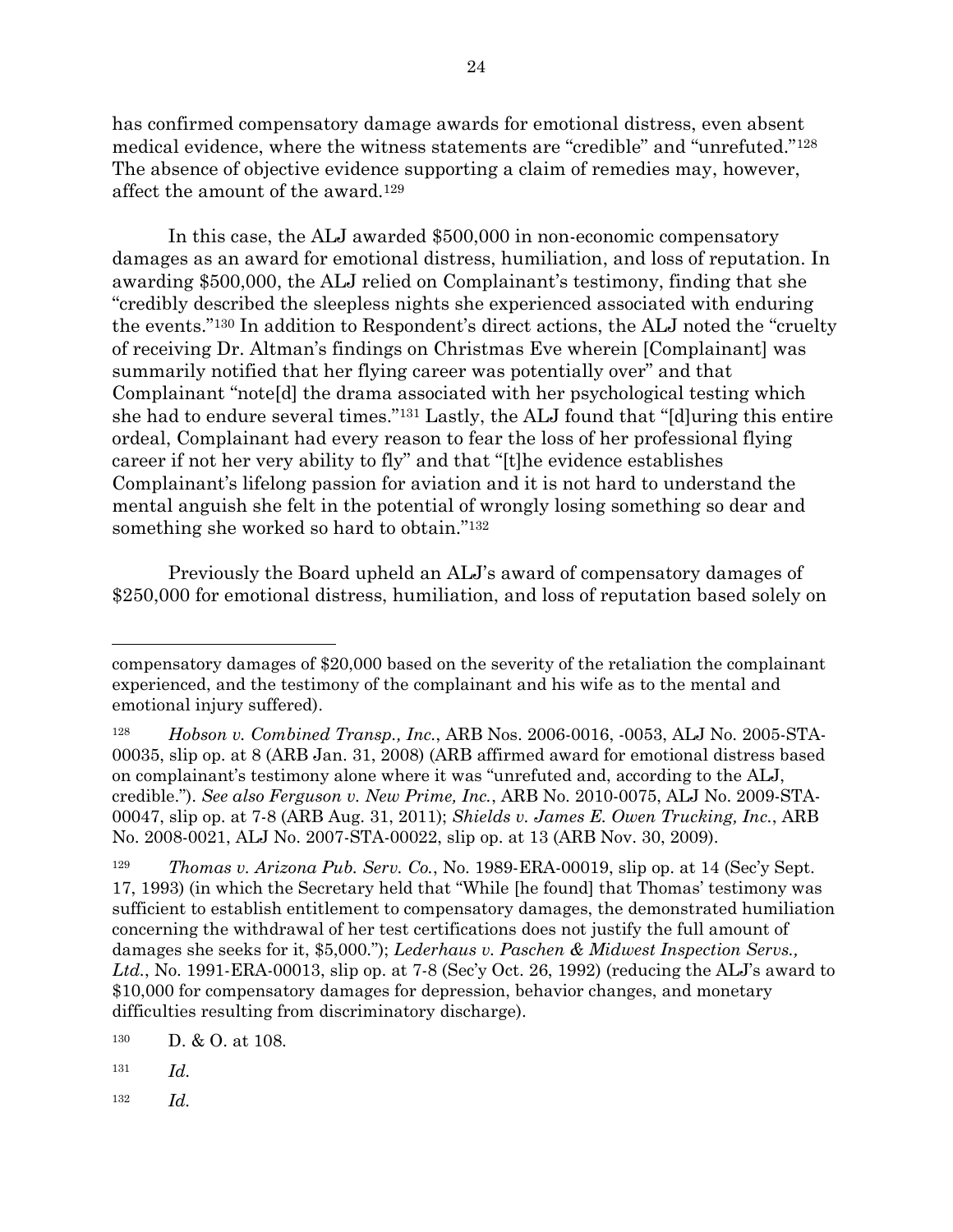an employee's testimony. <sup>133</sup> In *Hobby*, although there was no expert medical or psychiatric testimony, the ALJ relied on the employee's testimony as to the detrimental effect that the loss of his employment, underemployment for over eight years, inability to find other work in his chosen profession or comparable employment, and the loss of the chance for future promotion and/or salary increases had on him and his mental state. The Board found the award reasonable because the ALJ noted the employee's descriptions of the "emotional distress tied to his depleted finances, repeated requests of friends and family for money, and the obligation to inform those responsible for his professional development that he [had] been fired" from his employment.<sup>134</sup> The ALJ in *Hobby* cited that prior to the discrimination, Complainant had been offered a VP position with a different company.<sup>135</sup> After the discrimination, his resume did not circulate for a subordinate position reporting to the VP. Testimony indicated that Complainant was on track for a position as CEO. Ultimately, he had to accept a job as file clerk to pay basic living expenses.

In light of Complainant's high level position, his unemployment and underemployment for over eight years, his inability to find any work within the nuclear community, and the detrimental effect his protected activity has had on any chances of future promotion and future salary increases, and in light of the emotional stress Complainant endured due to his termination and inability to find comparable employment, I find that an order of compensatory damages in the amount of \$250,00.00 is reasonable.<sup>136</sup>

Similarly, in *Evans*, the Board affirmed an award of compensatory damages supported by an employee's testimony that he "suffered damages to his reputation and marriage as well as mental anguish and depression." <sup>137</sup> Complainant was

<sup>133</sup> *Hobby v. Georgia Power Co.*, ARB Case Nos. 1998-0166, -0169, ALJ Case No. 1990- ERA-00030, slip op. at 31-33 (ARB Feb. 9, 2001).

<sup>134</sup> *Id.* at 26.

<sup>135</sup> *Hobby v. Georgia Power Co.*, ALJ No. 1990-ERA-00030, slip op. at 68 (ALJ Sept. 17, 1998).

<sup>136</sup> *Id.* at 69.

<sup>137</sup> *Evans*, ARB Nos. 2007-0118, -0121, slip op. at 21 ("Evans testified that he waited for a few months after his August 2006 termination to start looking for a pilot's job because he and his wife had a newborn child, and he was trying to sell real estate after obtaining his license. The market fell apart, however. Evans testified that he contacted other companies and found a position in January 2006, but the job offer was rescinded after the company contacted CJ. Not until the following November was Evans able to begin work for Air Methods, but he had to travel from Dayton to Portsmouth, Ohio and stay overnight at motels during the week.").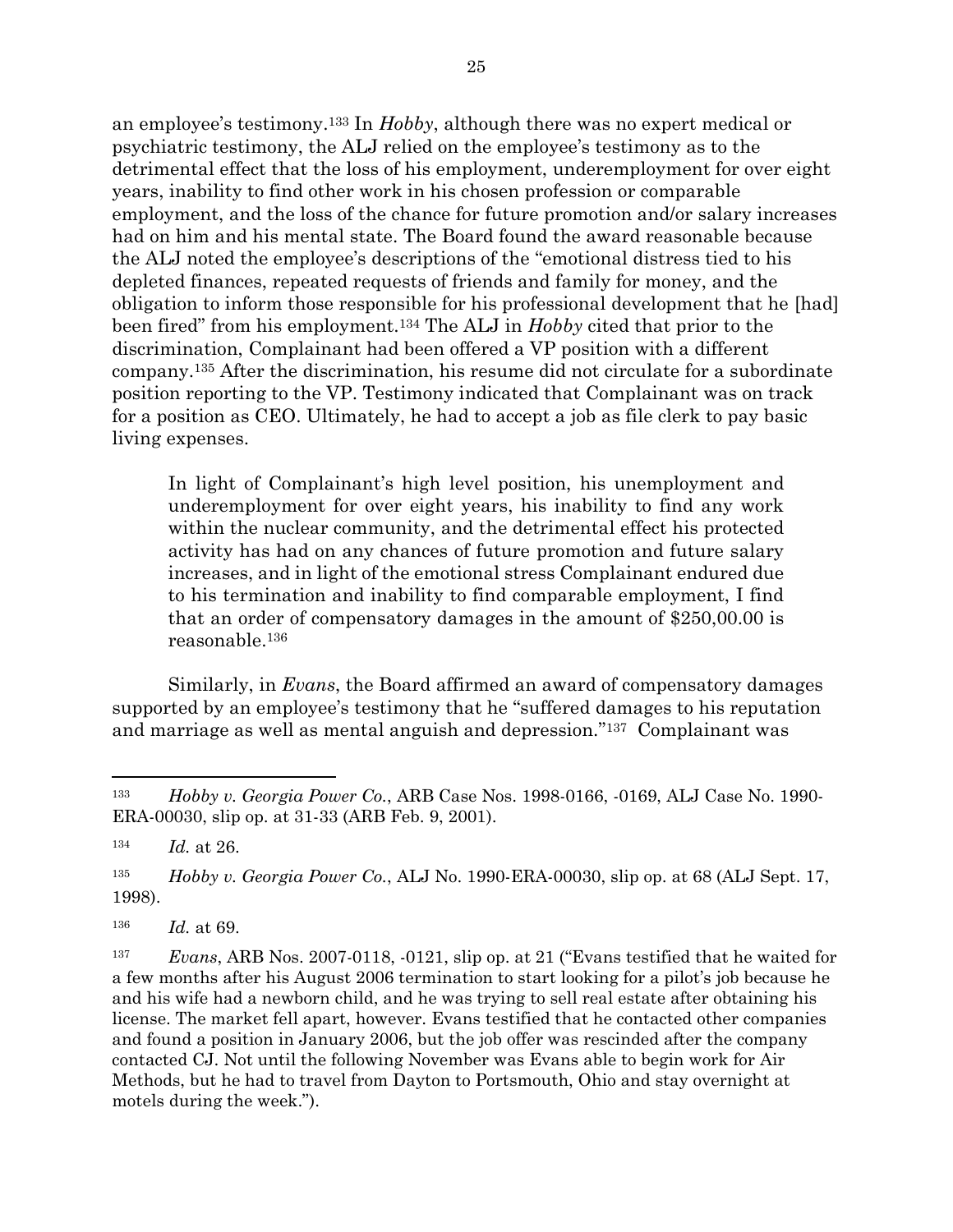unemployed for 62 weeks.<sup>138</sup> Complainant sought therapy and was under prescription medication for depression and anxiety.<sup>139</sup> In *Evans*, the Complainant's testimony was also supported by testimony of his wife who described how his termination affected him both physically and emotionally, and affected their family life. Complainant's wife had intended to be a stay-at-home mom, but had to take a job after Complainant's termination. Complainant also suffered damage to reputation. He was unable to find work at places he had previously worked. He was offered a position, but once they found out who his previous employer was, he was fired the very same day.<sup>140</sup> These facts constituted substantial evidence to support the ALJ's award of \$100,000 in non-economic compensatory damages relating to emotional distress, humiliation, and loss of reputation.<sup>141</sup>

Although the ALJ cited these cases and others in his analysis, we conclude that the ALJ did not accurately compare them to the facts and evidence in this case. In comparison to the above-cited examples, the record in this case is insufficient to support the ALJ's award of \$500,000 in non-economic compensatory damages. The evidence of record consists of damages that normally accompany a retaliatory discharge.<sup>142</sup> As currently stated, Complainant's testimony lacks sufficient support to prove that her emotional distress was severe, and that her humiliation, and loss of reputation supports an award in the amount of \$500,000.

Importantly, the record does not reflect that Complainant lost income and suffered the consequences of lost income as demonstrated in other cases where a large award was affirmed. Complainant did not support her claim with supporting medical or professional evidence, or testimony from her family supporting her claim that Respondent's unfavorable personnel action caused severe mental suffering or emotional anguish. Although expert medical or psychiatric testimony is not required, the ALJ's analysis solely relied on Complainant's testimony that she suffered sleepless nights but otherwise speculated to the loss of reputation that she might have endured. <sup>143</sup> There is no other evidence in the record indicating that any mental or psychological condition was attributable to the retaliation she suffered.

<sup>141</sup> *Evans*, ARB Nos. 2007-0118, -0121, slip op*.* at 22.

<sup>142</sup> *Quinby v. Westlb AG*, No. 04 Civ. 7406, 2008 WL 3826695, at \*4 (S.D.N.Y. Aug. 15, 2008) (citing *Lynch v. Town of Southampton*, 492 F.Supp.2d 197, 207 (E.D.N.Y. 2007) (collecting cases reducing awards as excessive).

<sup>143</sup> The ALJ found Complainant "will be subject to flight line gossip and there will be a lingering question of her true flying abilities" and that there will be "permanent damage to

<sup>138</sup> *Id.* at 21.

<sup>139</sup> *Id.* at 22.

<sup>140</sup> *Evans v. Miami Valley Hosp.*, ALJ No. 2006-AIR-00022, slip op. at 53 (ALJ Aug. 31, 2007).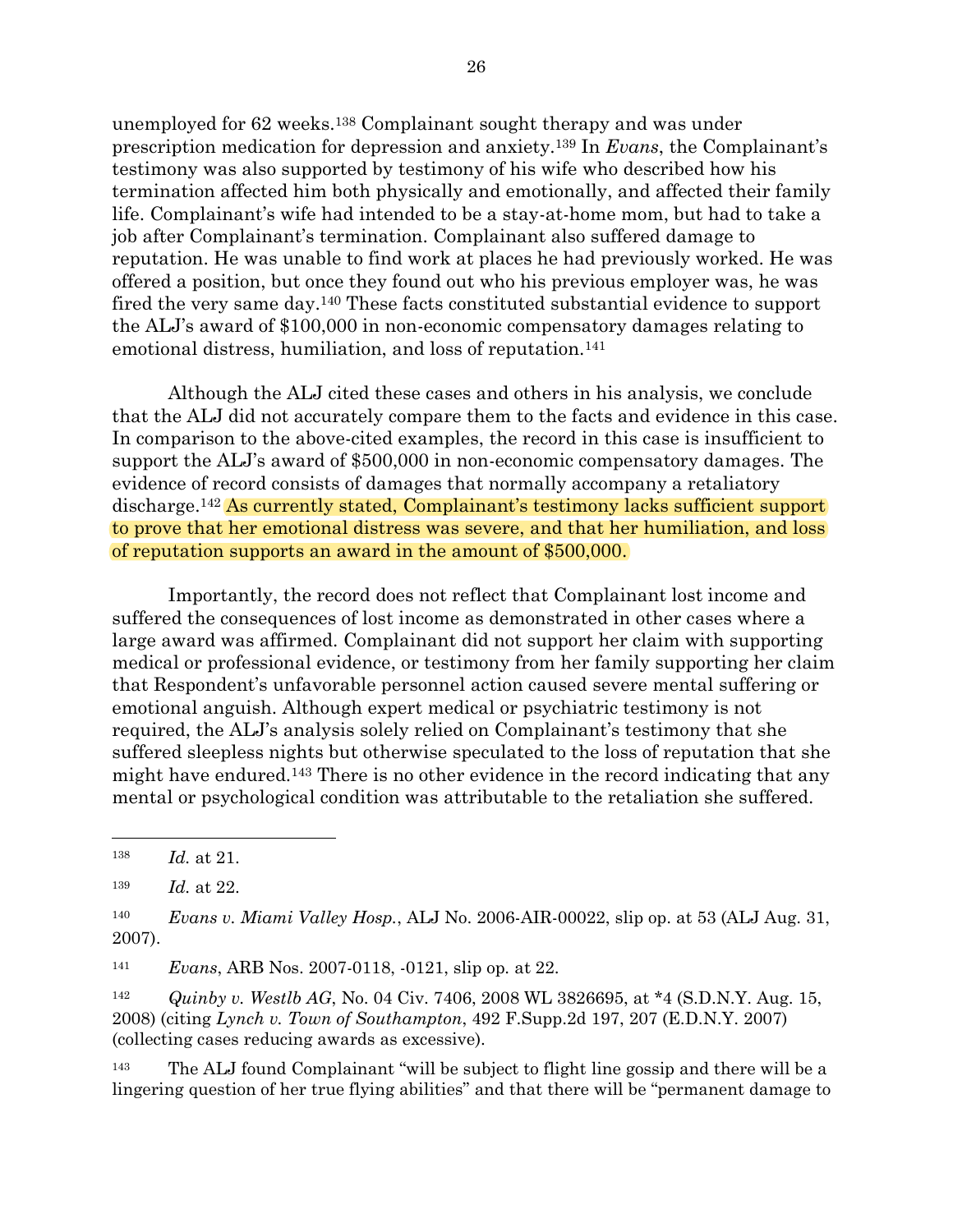Accordingly, we vacate the award of compensatory damages and instruct the ALJ on remand to reconsider this award in light of other cases with similar characteristics as Complainant's. On remand, the ALJ may reopen the record to take additional evidence on Complainant's emotional distress, humiliation, and loss of reputation as a result of Respondent's adverse action taken against her after engaging in protected activity.

## *C. Back Pay Damages*

An award of back pay should be awarded to restore the complainant to the position she would have been in absent the unlawful retaliation.<sup>144</sup> In this case, the ALJ found "but for the retaliatory acts that occurred . . . [Complainant] would not have had to exhaust her vacation to avoid being placed on disability-pay" and ordered Respondent "to reimburse her either the vacation days she used to avoid being placed on disability, or pay her the \$52,522.03 calculated by Complainant."<sup>145</sup>

The ALJ's decision to award back pay damages is warranted and in accordance with the law. More specifically, the facts supporting the decision to award such relief are supported by substantial evidence. As addressed above, Respondent used the Section 15 process in a retaliatory fashion in this case. Complainant, to avoid being paid half of her normal earnings via disability status for as long as possible, depleted her accrued vacation leave while waiting for the Section 15 process to conclude. We affirm the ALJ's award of back pay damages because it restores Complainant to the position she would have been in the absence of Respondent's unlawful retaliation.

- <sup>144</sup> *Blackburn*, 982 F.2d at 129.
- <sup>145</sup> D. & O. at 104.

her reputation within the aviation community regardless of this Tribunal's ruling." D. & O. at 108.